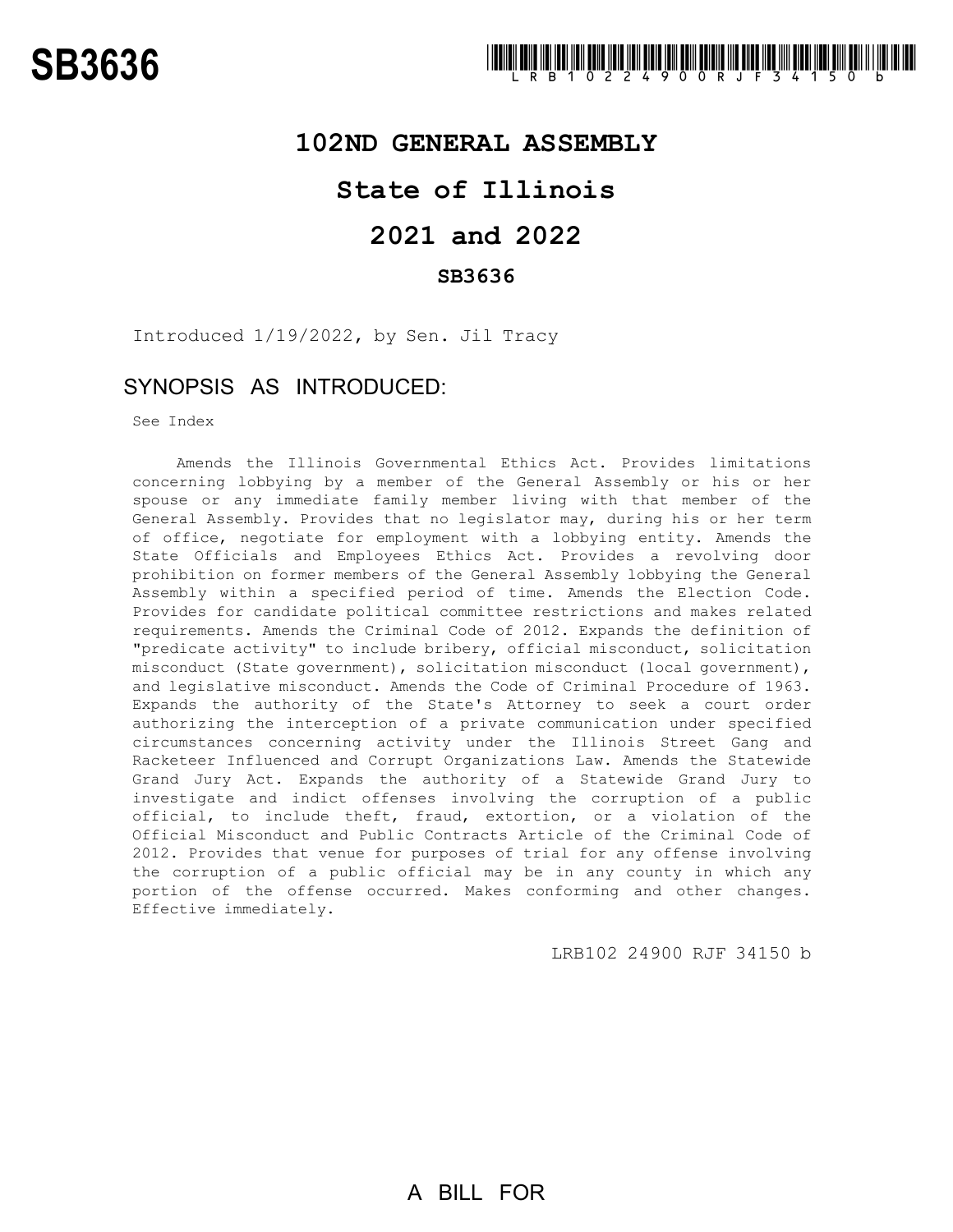1

AN ACT concerning government.

#### **Be it enacted by the People of the State of Illinois, represented in the General Assembly:** 2 3

Section 5. The Illinois Governmental Ethics Act is amended by changing Section 2-101 and by adding Section 2-115 as follows: 4 5 6

(5 ILCS 420/2-101) (from Ch. 127, par. 602-101) 7

Sec. 2-101. Government official lobbying. 8

(a) No member of the General Assembly, his or her spouse, or any immediate family member living with that member of the General Assembly may engage in lobbying if he or she accepts compensation specifically attributable to such lobbying, other than that provided by law for members of the General Assembly. Nothing in this Section prohibits a member of the General Assembly, his or her spouse, or any immediate family member living with that member of the General Assembly from lobbying without compensation or lobbying as part of his or her official duties as a member of the General Assembly. No legislator may engage in promoting or opposing in any manner the passage by the General Assembly of any legislative matter affecting the interests of any individual, association, or corporation as distinct from those of the people of a whole, if he or she accepts compensation specifically 9 10 11 12 13 14 15 16 17 18 19 20 21 22 23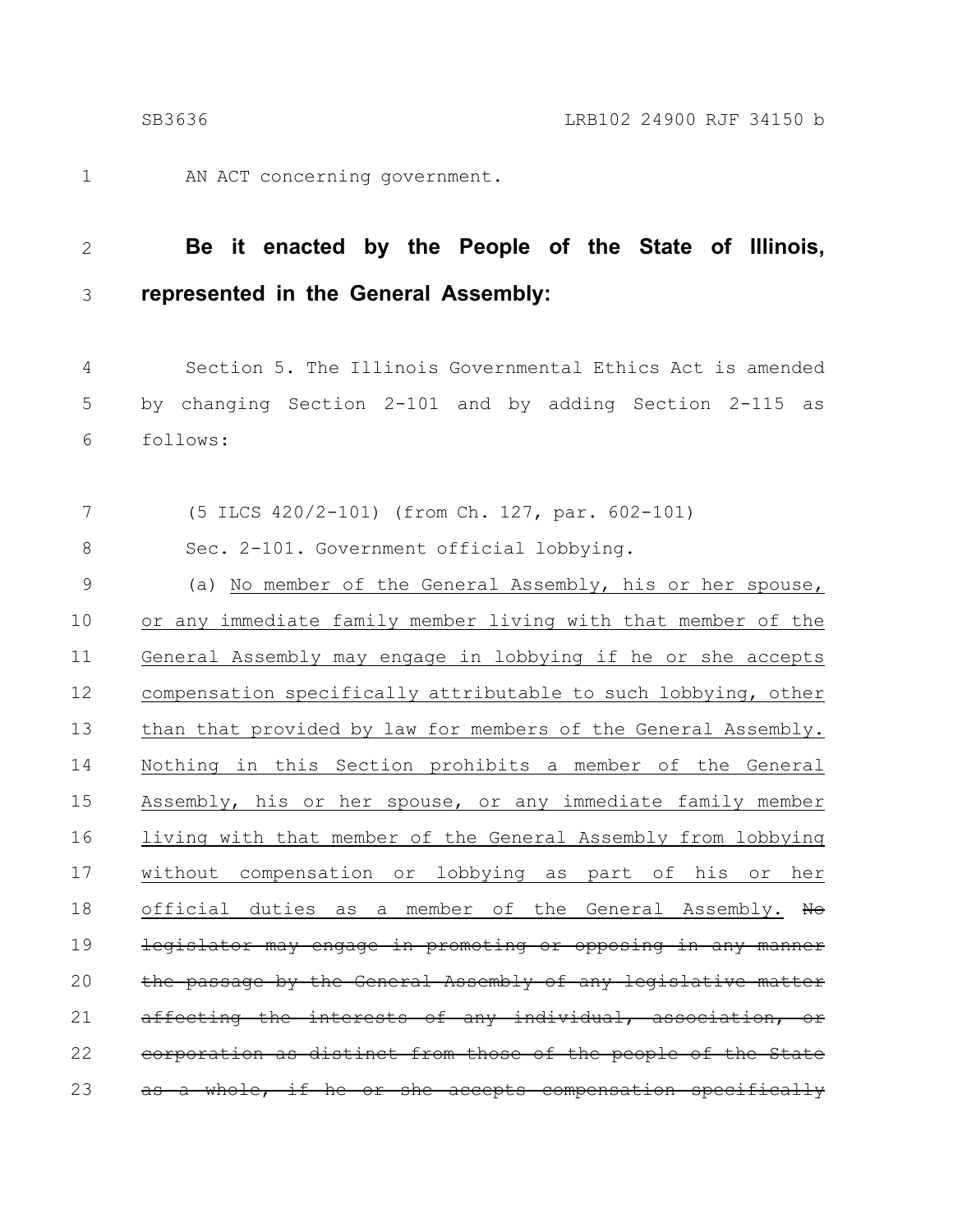1

2

3

attributable to such lobbying, other than that provided by for members of the General Assembly. Nothing in this Section prohibits a legislator from lobbying without compensation.

No legislator or executive branch constitutional officer shall engage in compensated lobbying of the governing body of a municipality, county, or township, or an official thereof, on behalf of any lobbyist or lobbying entity that is registered to lobby the General Assembly or the executive branch of the State of Illinois. 4 5 6 7 8 9

(b) No elected or appointed county executive or legislative official shall engage in compensated lobbying of the governing body of a county, municipality, township, the General Assembly, a State executive branch office or agency, or an official thereof, on behalf of any lobbyist or lobbying entity that is registered to lobby the county in which the official is elected or appointed. 10 11 12 13 14 15 16

(c) No elected or appointed municipal executive or legislative official shall engage in compensated lobbying of the governing body of a county, municipality, township, the General Assembly, a State executive branch office or agency, or an official thereof, on behalf of any lobbyist or lobbying entity that is registered to lobby the municipality in which the official is elected or appointed. 17 18 19 20 21 22 23

(d) No elected or appointed township executive or legislative official shall engage in compensated lobbying of the governing body of a county, municipality, township, the 24 25 26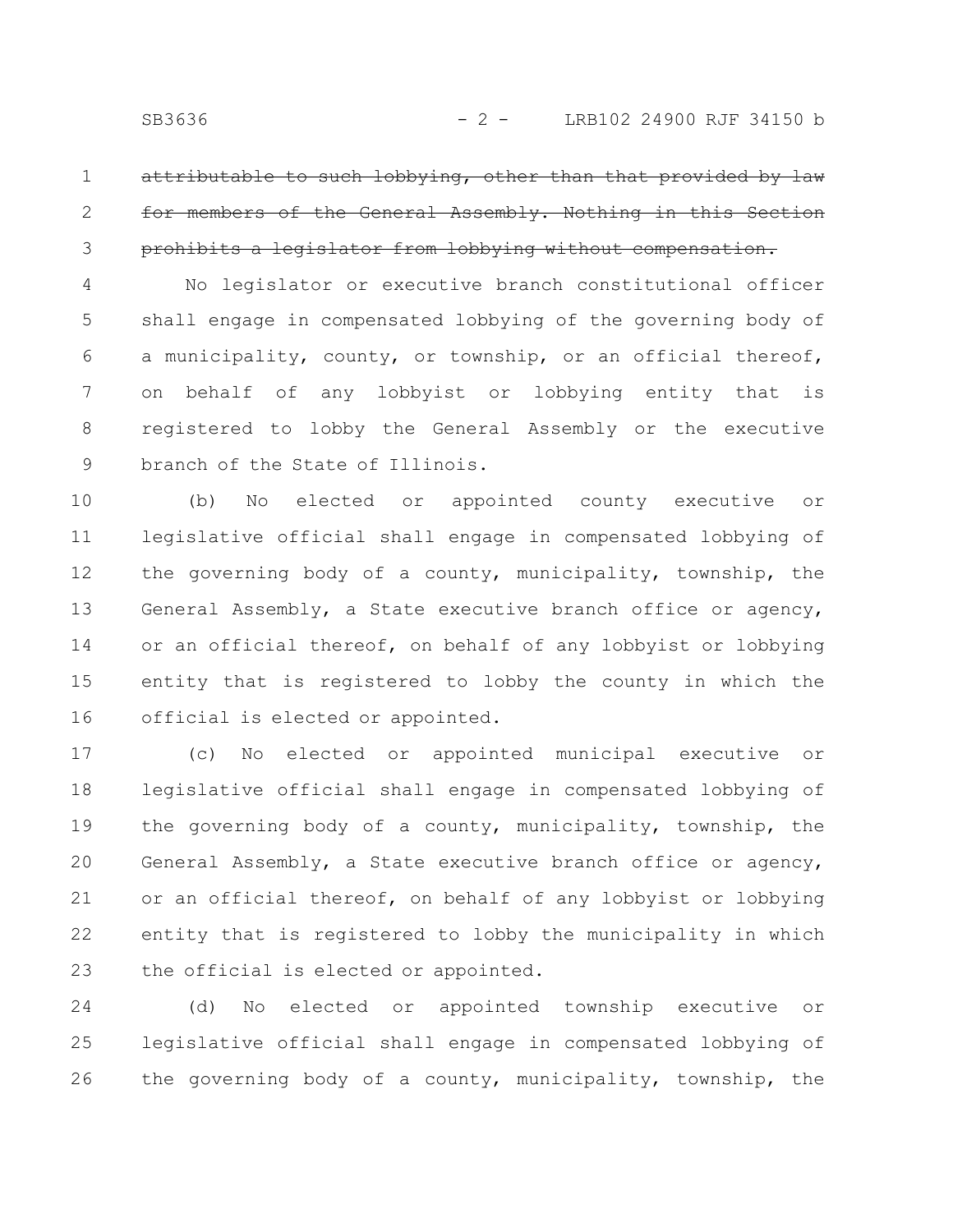General Assembly, a State executive branch office or agency, or an official thereof, on behalf of any lobbyist or lobbying entity that is registered to lobby the township in which the official is elected or appointed. 1 2 3 4

(e) No elected or appointed municipal executive or legislative official shall engage in compensated lobbying of the governing body of a county, municipality, or township, the General Assembly, a State executive branch office or agency, or an official thereof, on behalf of any lobbyist or lobbying entity if the person is an elected or appointed municipal executive or legislative official from a municipality exempted by the preemption provision of Section 11.2 of the Lobbyist Registration Act. 5 6 7 8 9 10 11 12 13

(f) A violation of this Section shall constitute a Class 3 felony A misdemeanor. 14 15

(Source: P.A. 102-664, eff. 1-1-22.) 16

| 17 | (5 ILCS 420/2-115 new)                                         |
|----|----------------------------------------------------------------|
| 18 | Sec. 2-115. Future employment with lobbying entity. No         |
| 19 | legislator may, during his or her term of office, negotiate    |
| 20 | for employment with a lobbying entity, as that term is defined |
| 21 | in Section 2 of the Lobbyist Registration Act, if that         |
| 22 | lobbying entity engages in lobbying with members of the        |
| 23 | General Assembly during the legislator's term of office.       |

24

Section 10. The State Officials and Employees Ethics Act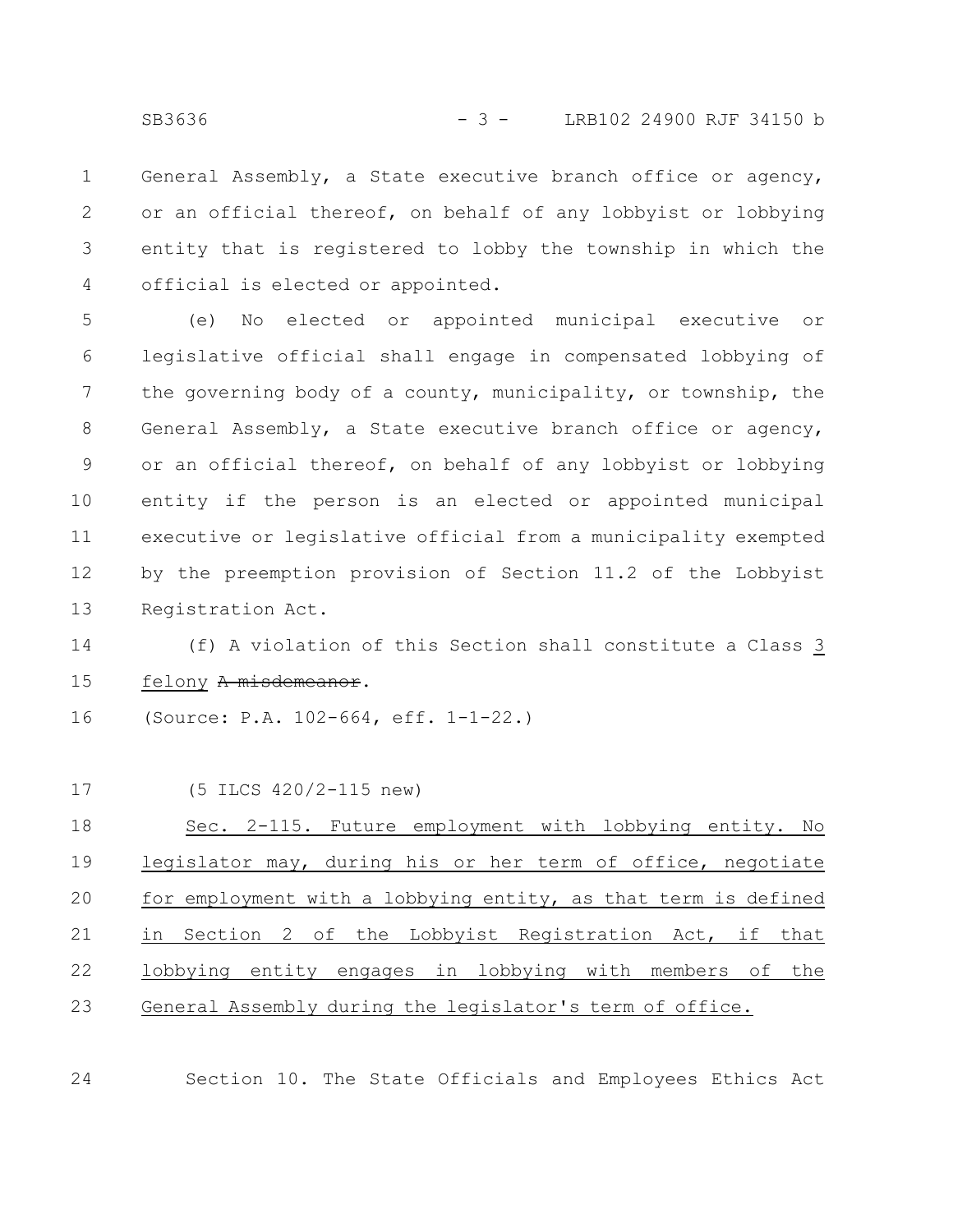1

is amended by changing Section 5-45 as follows:

(5 ILCS 430/5-45) 2

3

Sec. 5-45. Procurement; revolving door prohibition.

(a) No former officer, member, or State employee, or spouse or immediate family member living with such person, shall, within a period of one year immediately after termination of State employment, knowingly accept employment or receive compensation or fees for services from a person or entity if the officer, member, or State employee, during the year immediately preceding termination of State employment, participated personally and substantially in the award or fiscal administration of State contracts, or the issuance of State contract change orders, with a cumulative value of \$25,000 or more to the person or entity, or its parent or subsidiary. 4 5 6 7 8 9 10 11 12 13 14 15

(a-5) No officer, member, or spouse or immediate family member living with such person shall, during the officer or member's term in office or within a period of 2 years immediately leaving office, hold an ownership interest, other than a passive interest in a publicly traded company, in any gaming license under the Illinois Gambling Act, the Video Gaming Act, the Illinois Horse Racing Act of 1975, or the Sports Wagering Act. Any member of the General Assembly or spouse or immediate family member living with such person who has an ownership interest, other than a passive interest in a 16 17 18 19 20 21 22 23 24 25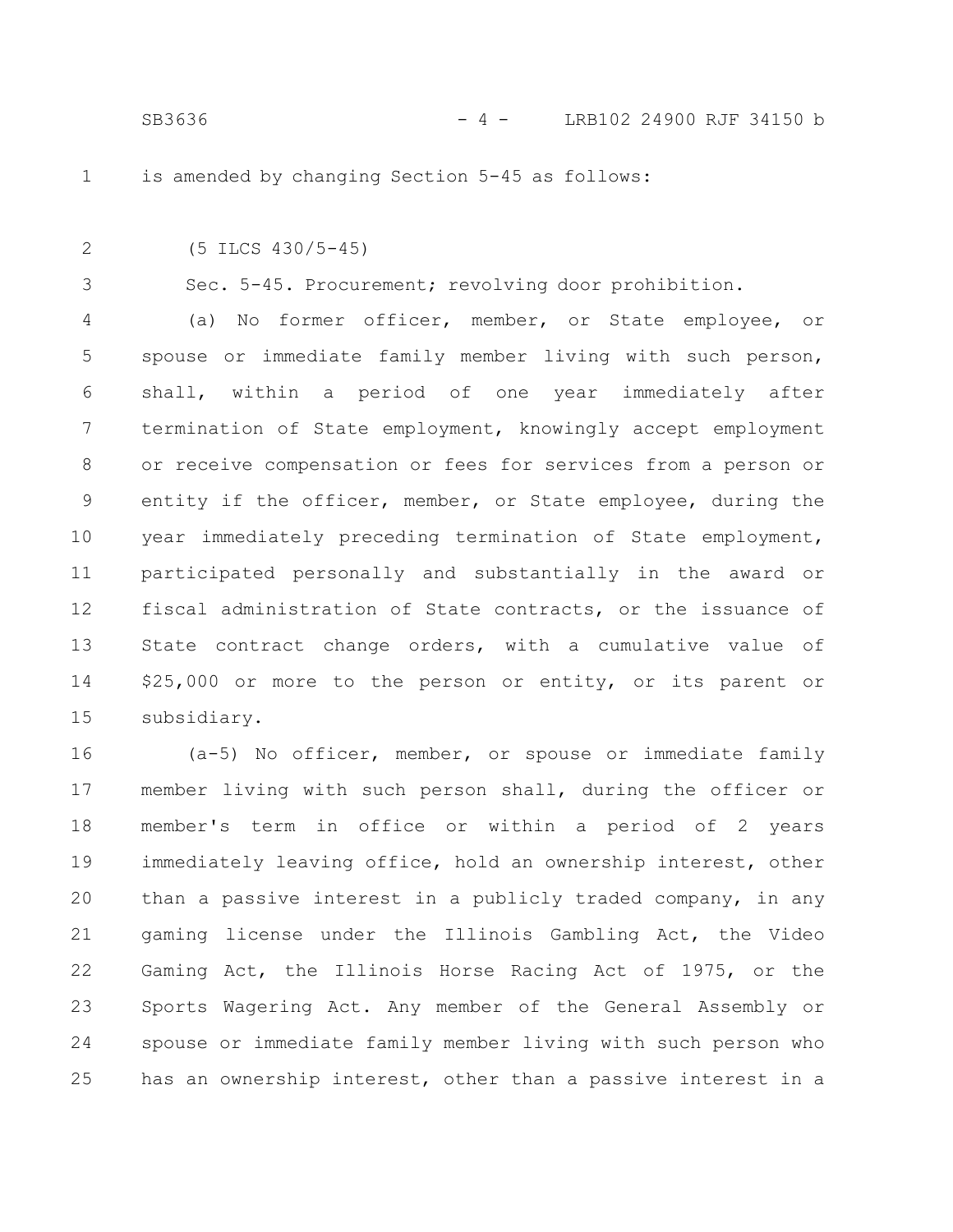publicly traded company, in any gaming license under the Illinois Gambling Act, the Illinois Horse Racing Act of 1975, the Video Gaming Act, or the Sports Wagering Act at the time of the effective date of this amendatory Act of the 101st General Assembly shall divest himself or herself of such ownership within one year after the effective date of this amendatory Act of the 101st General Assembly. No State employee who works for the Illinois Gaming Board or Illinois Racing Board or spouse or immediate family member living with such person shall, during State employment or within a period of 2 years immediately after termination of State employment, hold an ownership interest, other than a passive interest in a publicly traded company, in any gaming license under the Illinois Gambling Act, the Video Gaming Act, the Illinois Horse Racing Act of 1975, or the Sports Wagering Act. 1 2 3 4 5 6 7 8 9 10 11 12 13 14 15

(a-10) This subsection (a-10) applies on and after June 25, 2021. No officer, member, or spouse or immediate family member living with such person, shall, during the officer or member's term in office or within a period of 2 years immediately after leaving office, hold an ownership interest, other than a passive interest in a publicly traded company, in any cannabis business establishment which is licensed under the Cannabis Regulation and Tax Act. Any member of the General Assembly or spouse or immediate family member living with such person who has an ownership interest, other than a passive interest in a publicly traded company, in any cannabis 16 17 18 19 20 21 22 23 24 25 26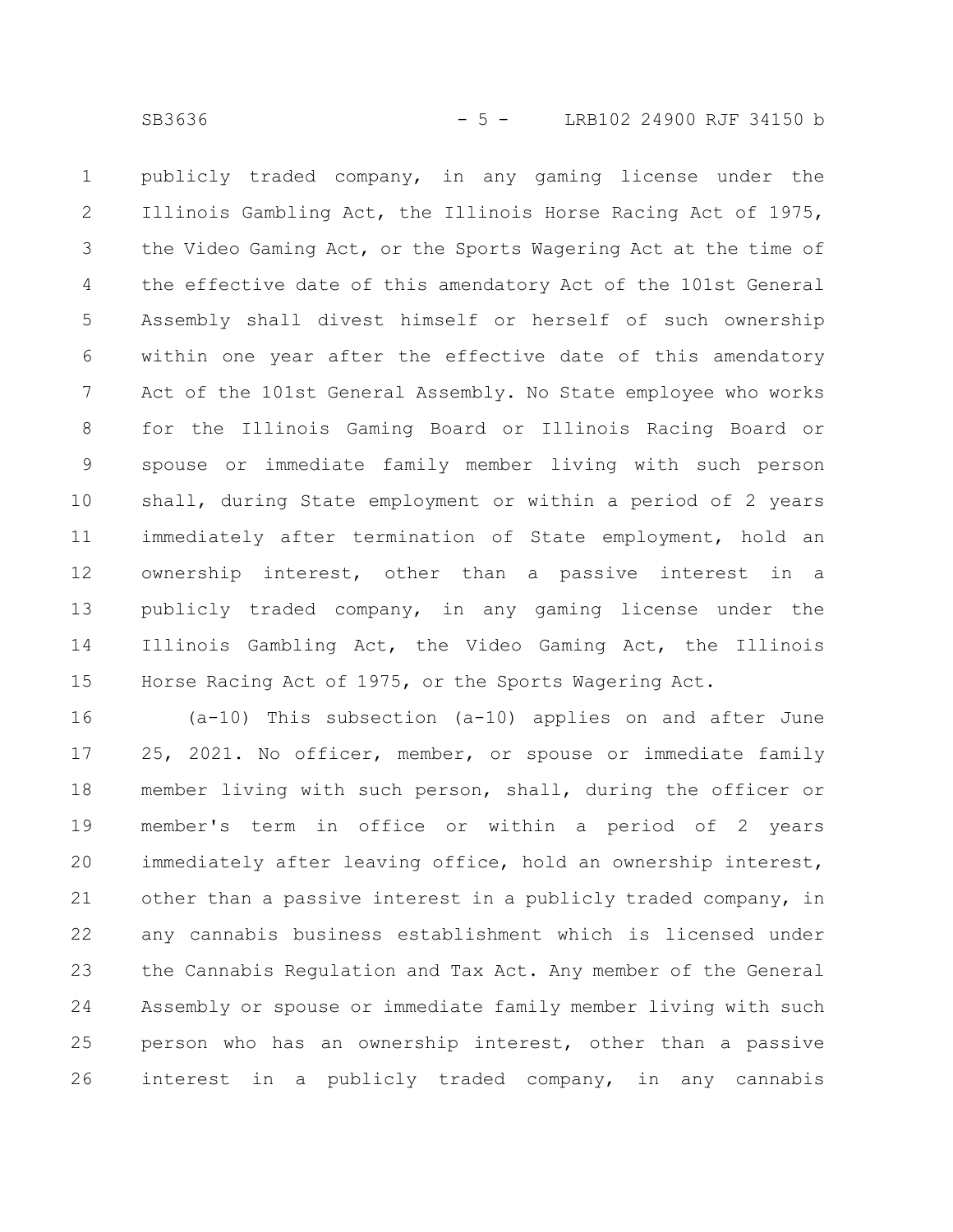business establishment which is licensed under the Cannabis Regulation and Tax Act at the time of the effective date of this amendatory Act of the 101st General Assembly shall divest himself or herself of such ownership within one year after the effective date of this amendatory Act of the 101st General Assembly. 1 2 3 4 5 6

No State employee who works for any State agency that regulates cannabis business establishment license holders who participated personally and substantially in the award of licenses under the Cannabis Regulation and Tax Act or a spouse or immediate family member living with such person shall, during State employment or within a period of 2 years immediately after termination of State employment, hold an ownership interest, other than a passive interest in a publicly traded company, in any cannabis license under the Cannabis Regulation and Tax Act. 7 8 9 10 11 12 13 14 15 16

(b) No former officer of the executive branch or State employee of the executive branch with regulatory or licensing authority, or spouse or immediate family member living with such person, shall, within a period of one year immediately after termination of State employment, knowingly accept employment or receive compensation or fees for services from a person or entity if the officer or State employee, during the year immediately preceding termination of State employment, participated personally and substantially in making a regulatory or licensing decision that directly applied to the 17 18 19 20 21 22 23 24 25 26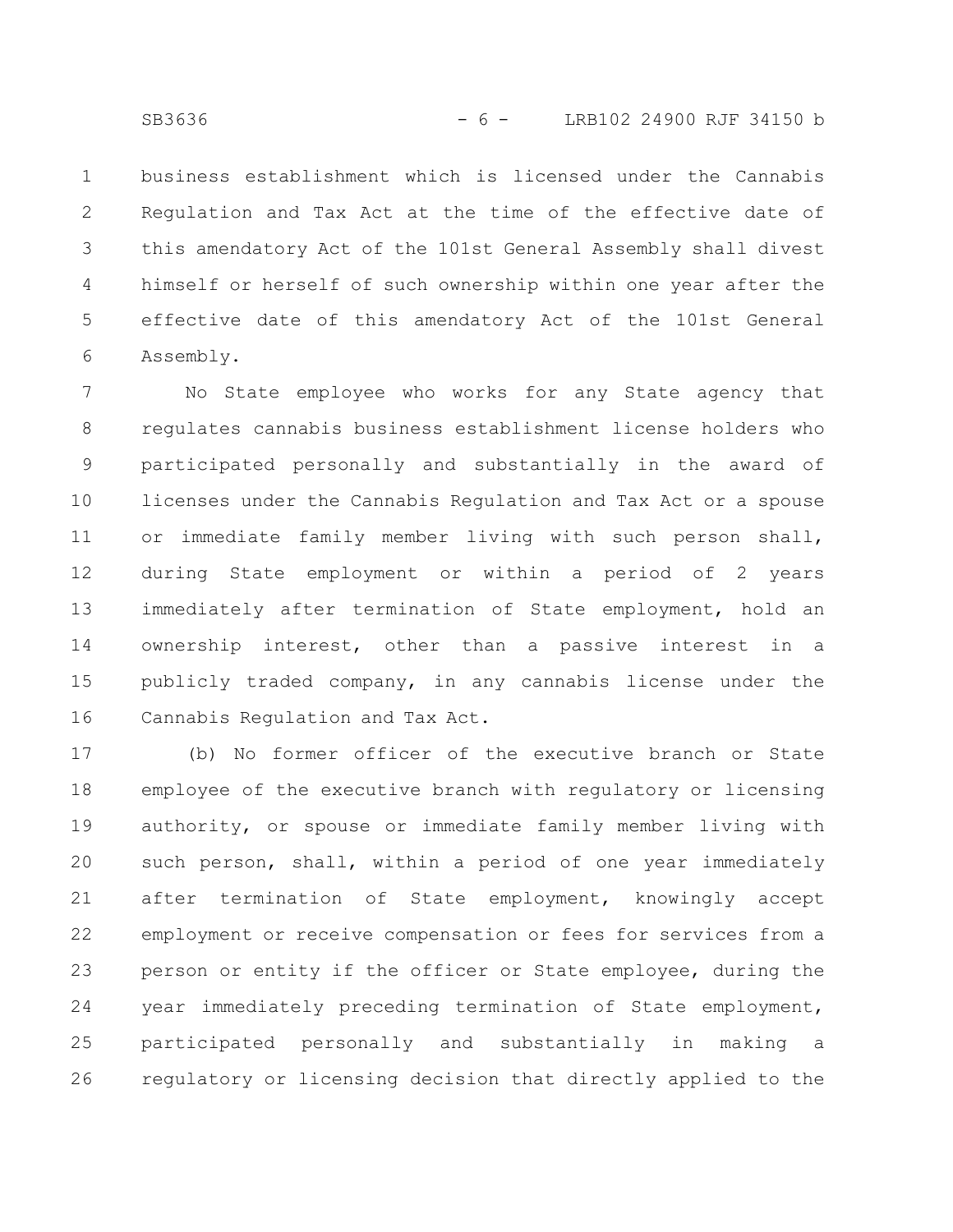SB3636 - 7 - LRB102 24900 RJF 34150 b

person or entity, or its parent or subsidiary. 1

(b-5) Beginning January 1, 2022, no former officer of the executive branch shall engage in activities at the State level that require registration under the Lobbyist Registration Act during the term of which he or she was elected or appointed until 6 months after leaving office. 2 3 4 5 6

(b-7) Beginning the second Wednesday in January of 2023, no former member shall engage in activities at the State level that require registration under the Lobbyist Registration Act in a General Assembly of which he or she was a member until 12 6 months after leaving office. 7 8 9 10 11

(c) Within 6 months after the effective date of this amendatory Act of the 96th General Assembly, each executive branch constitutional officer and legislative leader, the Auditor General, and the Joint Committee on Legislative Support Services shall adopt a policy delineating which State positions under his or her jurisdiction and control, by the nature of their duties, may have the authority to participate personally and substantially in the award or fiscal administration of State contracts or in regulatory or licensing decisions. The Governor shall adopt such a policy for all State employees of the executive branch not under the jurisdiction and control of any other executive branch constitutional officer. 12 13 14 15 16 17 18 19 20 21 22 23 24

The policies required under subsection (c) of this Section shall be filed with the appropriate ethics commission 25 26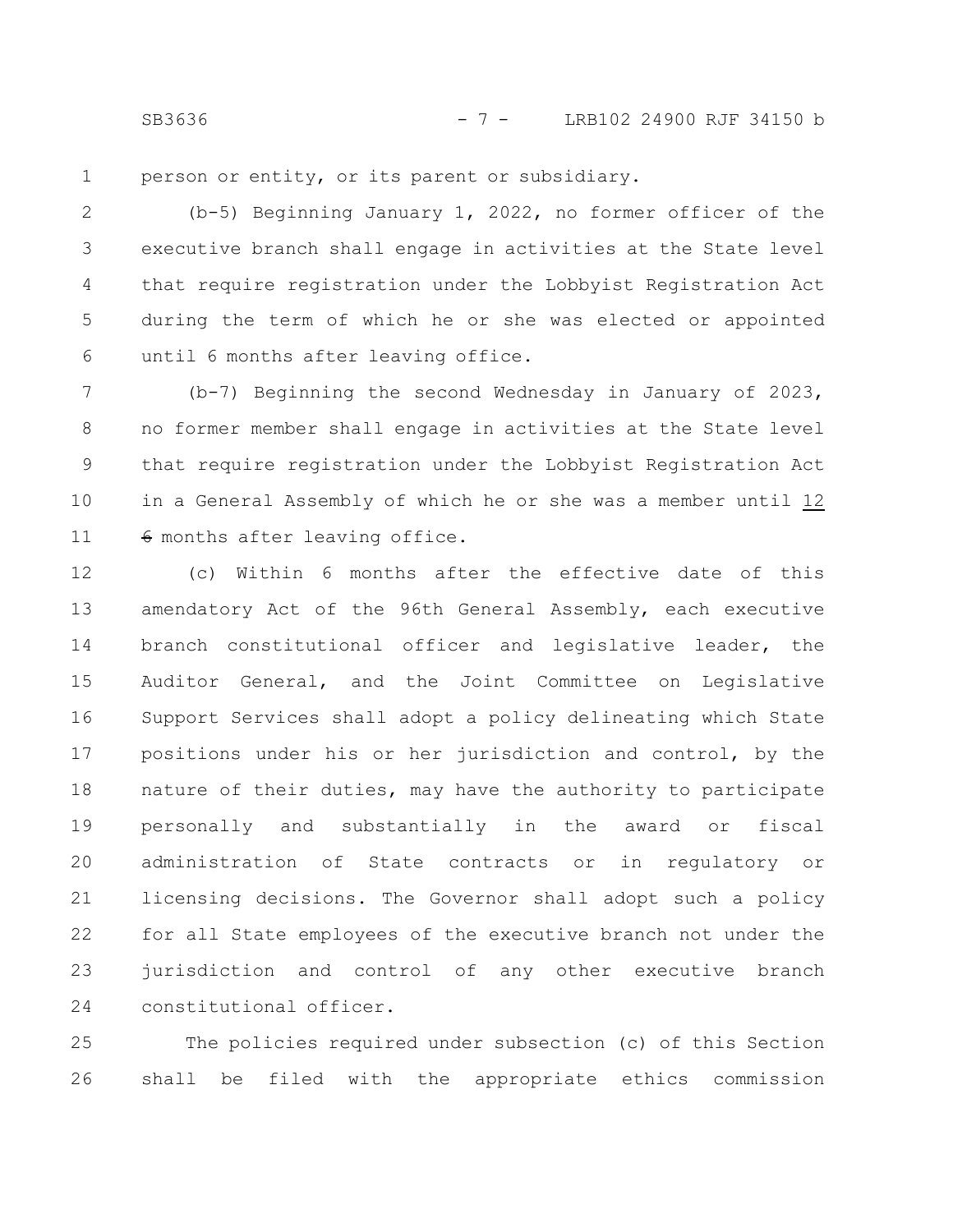established under this Act or, for the Auditor General, with the Office of the Auditor General. 1 2

(d) Each Inspector General shall have the authority to determine that additional State positions under his or her jurisdiction, not otherwise subject to the policies required by subsection (c) of this Section, are nonetheless subject to the notification requirement of subsection (f) below due to their involvement in the award or fiscal administration of State contracts or in regulatory or licensing decisions. 3 4 5 6 7 8 9

(e) The Joint Committee on Legislative Support Services, the Auditor General, and each of the executive branch constitutional officers and legislative leaders subject to subsection (c) of this Section shall provide written notification to all employees in positions subject to the policies required by subsection (c) or a determination made under subsection (d): (1) upon hiring, promotion, or transfer into the relevant position; and (2) at the time the employee's duties are changed in such a way as to qualify that employee. An employee receiving notification must certify in writing that the person was advised of the prohibition and the requirement to notify the appropriate Inspector General in subsection (f). 10 11 12 13 14 15 16 17 18 19 20 21 22

(f) Any State employee in a position subject to the policies required by subsection (c) or to a determination under subsection (d), but who does not fall within the prohibition of subsection (h) below, who is offered non-State 23 24 25 26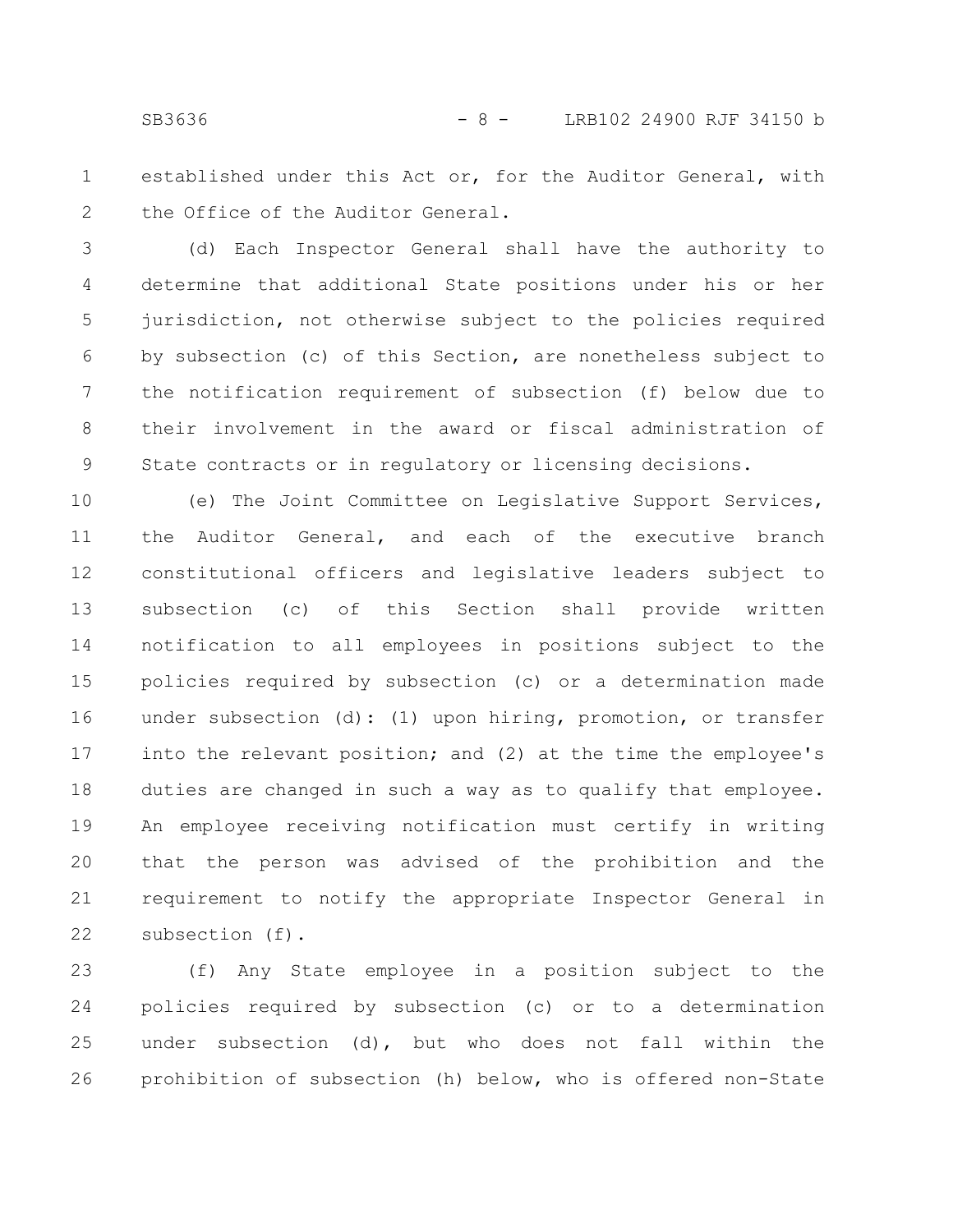employment during State employment or within a period of one year immediately after termination of State employment shall, prior to accepting such non-State employment, notify the appropriate Inspector General. Within 10 calendar days after receiving notification from an employee in a position subject to the policies required by subsection (c), such Inspector General shall make a determination as to whether the State employee is restricted from accepting such employment by subsection (a) or (b). In making a determination, in addition to any other relevant information, an Inspector General shall assess the effect of the prospective employment or relationship upon decisions referred to in subsections (a) and (b), based on the totality of the participation by the former officer, member, or State employee in those decisions. A determination by an Inspector General must be in writing, signed and dated by the Inspector General, and delivered to the subject of the determination within 10 calendar days or the person is deemed eligible for the employment opportunity. For purposes of this subsection, "appropriate Inspector General" means (i) for members and employees of the legislative branch, the Legislative Inspector General; (ii) for the Auditor General and employees of the Office of the Auditor General, the Inspector General provided for in Section 30-5 of this Act; and (iii) for executive branch officers and employees, the Inspector General having jurisdiction over the officer or employee. Notice of any determination of an 1 2 3 4 5 6 7 8 9 10 11 12 13 14 15 16 17 18 19 20 21 22 23 24 25 26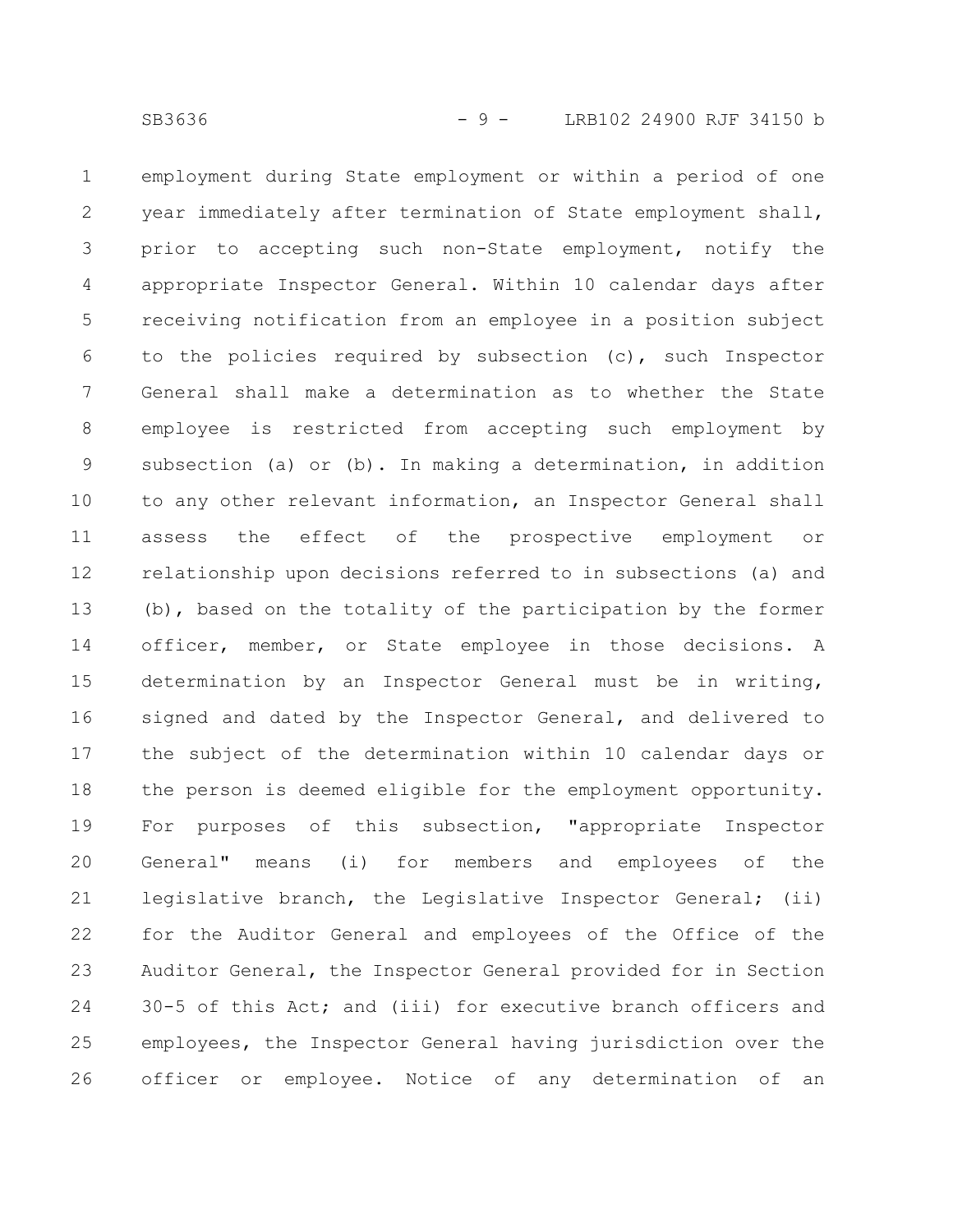Inspector General and of any such appeal shall be given to the ultimate jurisdictional authority, the Attorney General, and the Executive Ethics Commission. 1 2 3

(g) An Inspector General's determination regarding restrictions under subsection (a) or (b) may be appealed to the appropriate Ethics Commission by the person subject to the decision or the Attorney General no later than the 10th calendar day after the date of the determination. 4 5 6 7 8

On appeal, the Ethics Commission or Auditor General shall seek, accept, and consider written public comments regarding a determination. In deciding whether to uphold an Inspector General's determination, the appropriate Ethics Commission or Auditor General shall assess, in addition to any other relevant information, the effect of the prospective employment or relationship upon the decisions referred to in subsections (a) and (b), based on the totality of the participation by the former officer, member, or State employee in those decisions. The Ethics Commission shall decide whether to uphold an Inspector General's determination within 10 calendar days or the person is deemed eligible for the employment opportunity. 9 10 11 12 13 14 15 16 17 18 19 20

(h) The following officers, members, or State employees shall not, within a period of one year immediately after termination of office or State employment, knowingly accept employment or receive compensation or fees for services from a person or entity if the person or entity or its parent or subsidiary, during the year immediately preceding termination 21 22 23 24 25 26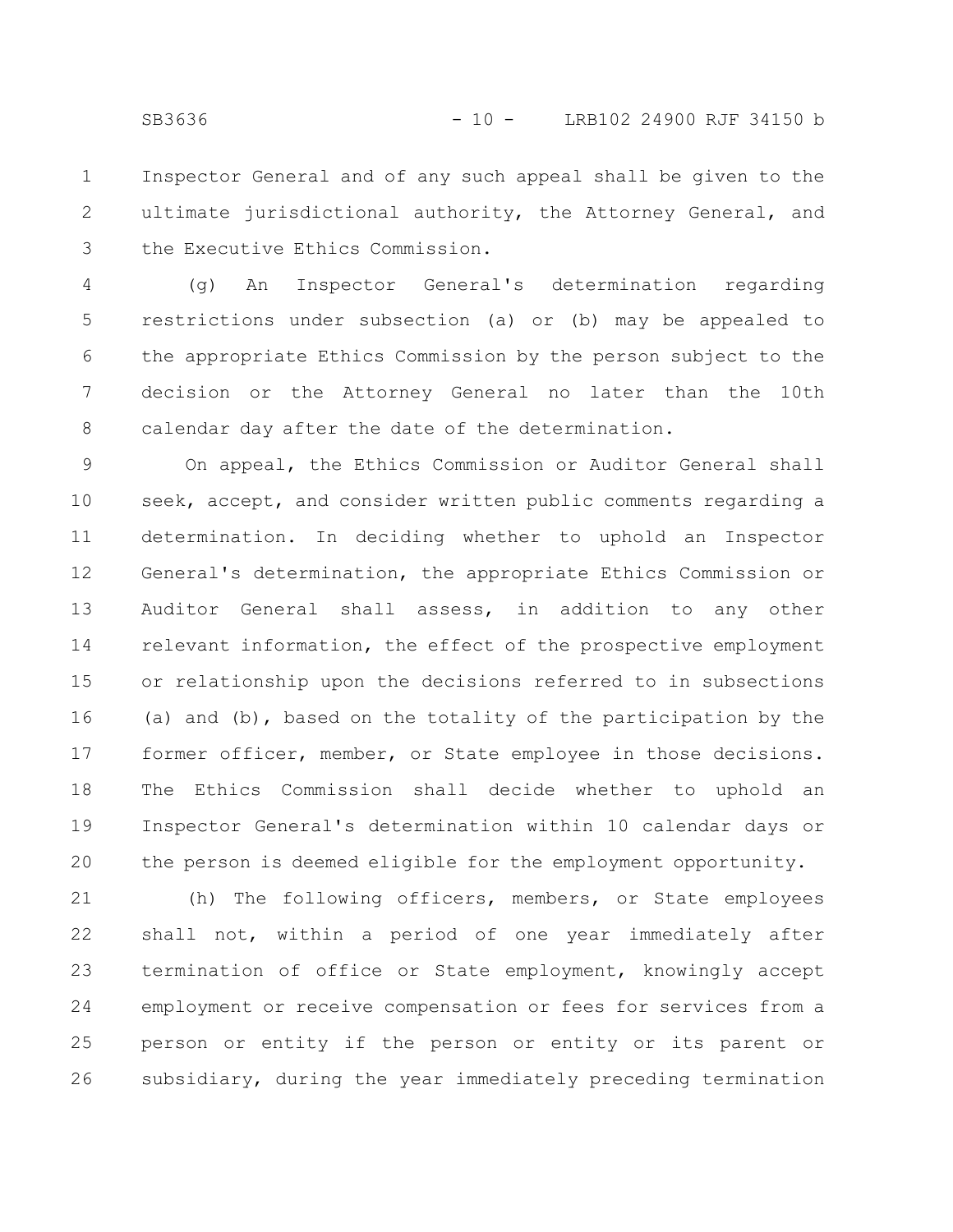of State employment, was a party to a State contract or contracts with a cumulative value of \$25,000 or more involving the officer, member, or State employee's State agency, or was the subject of a regulatory or licensing decision involving the officer, member, or State employee's State agency, regardless of whether he or she participated personally and substantially in the award or fiscal administration of the State contract or contracts or the making of the regulatory or licensing decision in question: 1 2 3 4 5 6 7 8 9

10

(1) members or officers;

(2) members of a commission or board created by the Illinois Constitution; 11 12

(3) persons whose appointment to office is subject to the advice and consent of the Senate; 13 14

(4) the head of a department, commission, board, division, bureau, authority, or other administrative unit within the government of this State; 15 16 17

(5) chief procurement officers, State purchasing officers, and their designees whose duties are directly related to State procurement; 18 19 20

(6) chiefs of staff, deputy chiefs of staff, associate chiefs of staff, assistant chiefs of staff, and deputy governors, or any other position that holds an equivalent level of managerial oversight; 21 22 23 24

(7) employees of the Illinois Racing Board; and (8) employees of the Illinois Gaming Board. 25 26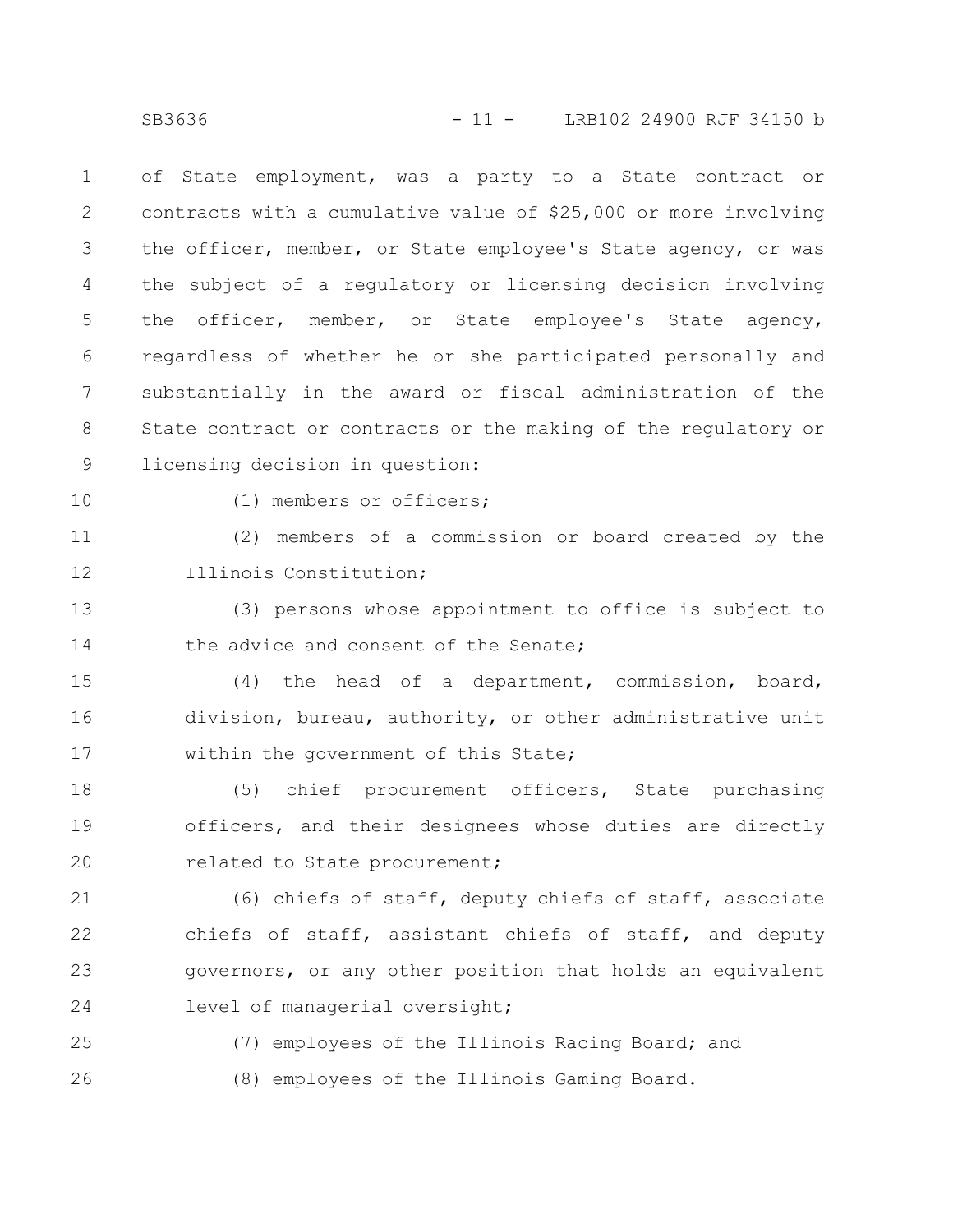SB3636 - 12 - LRB102 24900 RJF 34150 b

| $\mathbf 1$ | (i) For the purposes of this Section, with respect to                 |  |  |
|-------------|-----------------------------------------------------------------------|--|--|
| 2           | officers or employees of a regional transit board, as defined         |  |  |
| 3           | in this Act, the phrase "person or entity" does not include:          |  |  |
| 4           | (i) the United States government, (ii) the State, (iii)               |  |  |
| 5           | municipalities, as defined under Article VII, Section 1 of the        |  |  |
| $6\,$       | Illinois Constitution, (iv) units of local government, as             |  |  |
| 7           | defined under Article VII, Section 1 of the Illinois                  |  |  |
| $8\,$       | Constitution, or (v) school districts.                                |  |  |
| $\mathsf 9$ | (Source: P.A. 101-31, eff. 6-28-19; 101-593, eff. 12-4-19;            |  |  |
| 10          | $102 - 664$ , eff. $1 - 1 - 22$ .)                                    |  |  |
|             |                                                                       |  |  |
| 11          | Section 15. The Election Code is amended by changing                  |  |  |
| 12          | Sections 9-3.5 and 9-8.5 as follows:                                  |  |  |
|             |                                                                       |  |  |
| 13          | $(10$ ILCS $5/9-3.5)$                                                 |  |  |
| 14          | Sec. 9-3.5. Candidate political committee restrictions.               |  |  |
| 15          | (a) A person who is registered as a lobbyist under the                |  |  |
| 16          | Lobbyist Registration Act or who is nominated to a position           |  |  |
| 17          | that is subject to confirmation by the Senate shall not: (i)          |  |  |
| 18          | serve as an officer of a candidate political committee that is        |  |  |
| 19          | designated to support or oppose that person as a candidate; or        |  |  |
| 20          | (ii) be a candidate who is designated as the candidate to be          |  |  |
| 21          | supported by a candidate political committee. A person who<br>$\pm$ ə |  |  |
| 22          | to an affected office shall not: (i) serve<br>-as<br><del>an</del>    |  |  |
| 23          | a candidate political committee that is designated<br>⊖£              |  |  |
| 24          | support or oppose that person as a candidate; or (ii) be a            |  |  |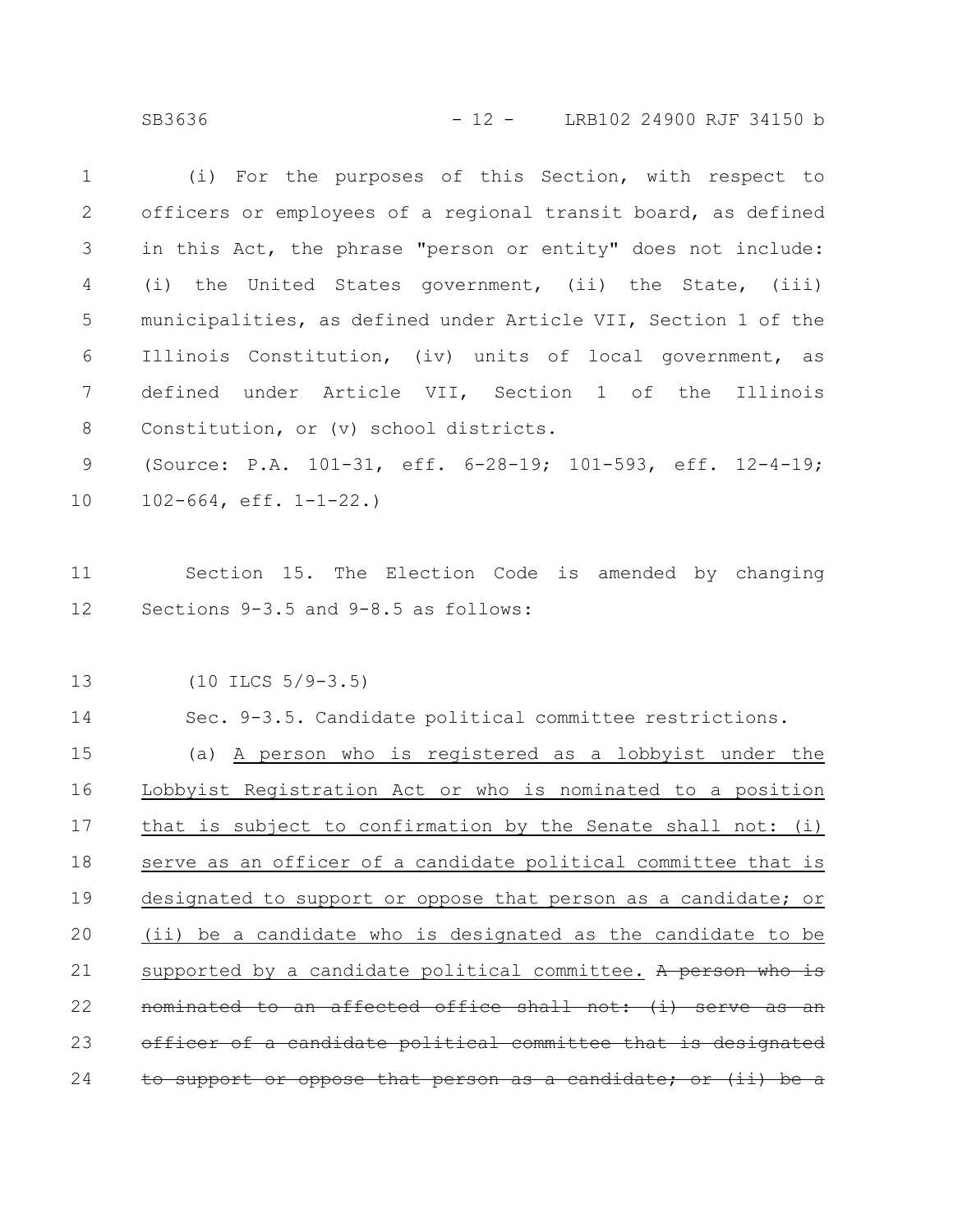1

2

# candidate who is designated as the candidate by a candidate political committee.

(b) Within 30 days after registering as a lobbyist under the Lobbyist Registration Act or after confirmation by the Senate, the person shall: (i) dissolve the candidate political committee; (ii) resign as an officer of the candidate political committee; (iii) have his or her name removed as the candidate to be supported by the candidate political committee; or (iv) notify the Board of the person's intent to convert the candidate political committee to a limited activity candidate political committee. Within 30 days after appointment, the person shall: (i) dissolve the candidate political committee; (ii) resign as an offi eandidate political committee; (iii) have his removed as the candidate to be supported by the political committee; or (iv) notify the Board of the person's intent to convert the candidate political committee limited activity candidate political committe 3 4 5 6 7 8 9 10 11 12 13 14 15 16 17 18

(c) As used in this Section, "affected office" has provided in subsection (c) of Section 3A-50 Illinois Governmental Ethics Act. 19 20 21

(Source: P.A. 102-664, eff. 1-1-22.) 22

(10 ILCS 5/9-8.5) 23

Sec. 9-8.5. Limitations on campaign contributions. 24

(a) It is unlawful for a political committee to accept 25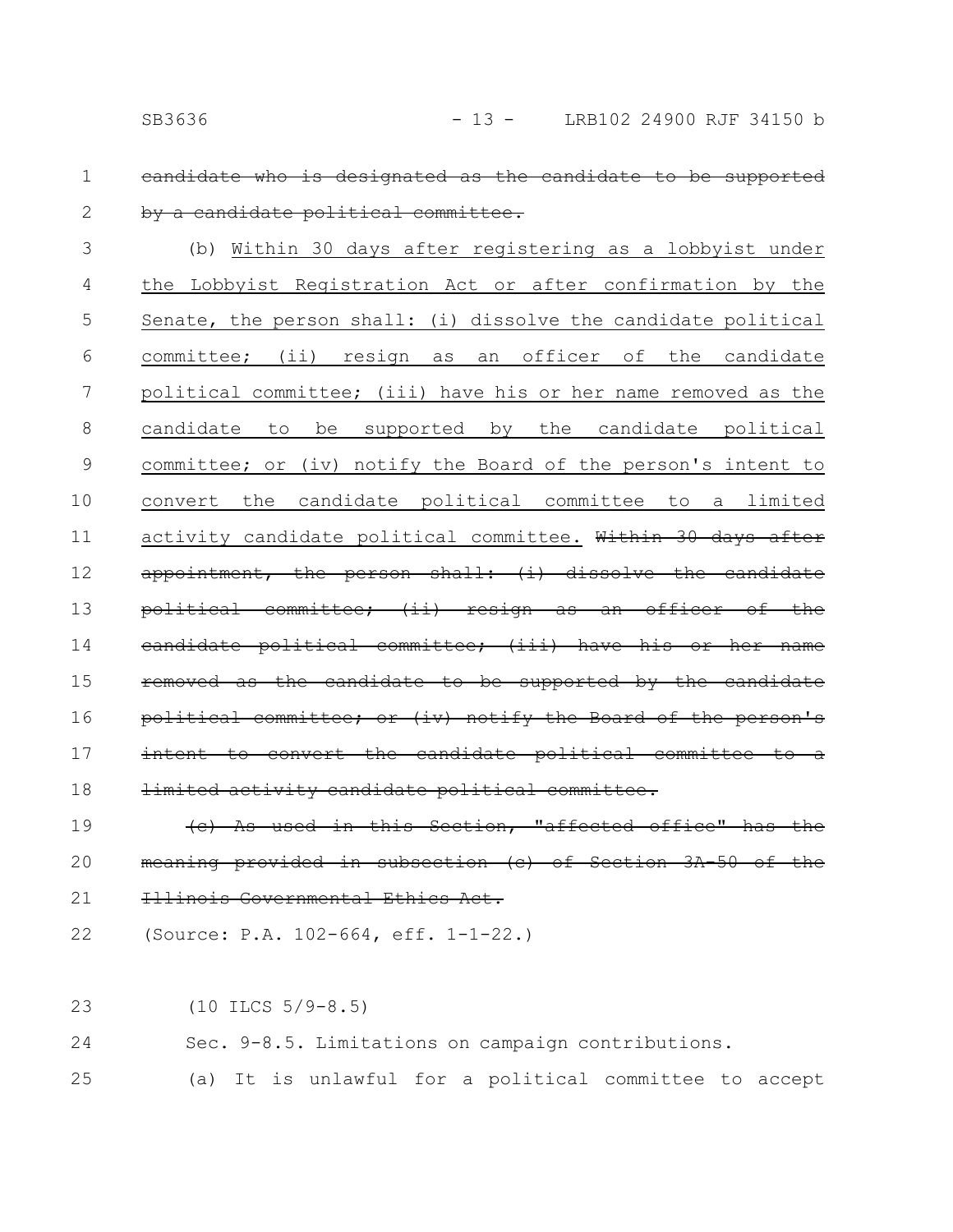1

contributions except as provided in this Section.

(b) During an election cycle, a candidate political committee may not accept contributions with an aggregate value over the following: (i) \$5,000 from any individual, (ii) \$10,000 from any corporation, labor organization, or association, or (iii) \$50,000 from a candidate political committee or political action committee. A candidate political committee may accept contributions in any amount from a political party committee except during an election cycle in which the candidate seeks nomination at a primary election. During an election cycle in which the candidate seeks nomination at a primary election, a candidate political committee may not accept contributions from political party committees with an aggregate value over the following: (i) \$200,000 for a candidate political committee established to support a candidate seeking nomination to statewide office, (ii) \$125,000 for a candidate political committee established to support a candidate seeking nomination to the Senate, the Supreme Court or Appellate Court in the First Judicial District, or an office elected by all voters in a county with 1,000,000 or more residents, (iii) \$75,000 for a candidate political committee established to support a candidate seeking nomination to the House of Representatives, the Supreme Court or Appellate Court for a Judicial District other than the First Judicial District, an office elected by all voters of a county of fewer than 1,000,000 residents, and municipal and 2 3 4 5 6 7 8 9 10 11 12 13 14 15 16 17 18 19 20 21 22 23 24 25 26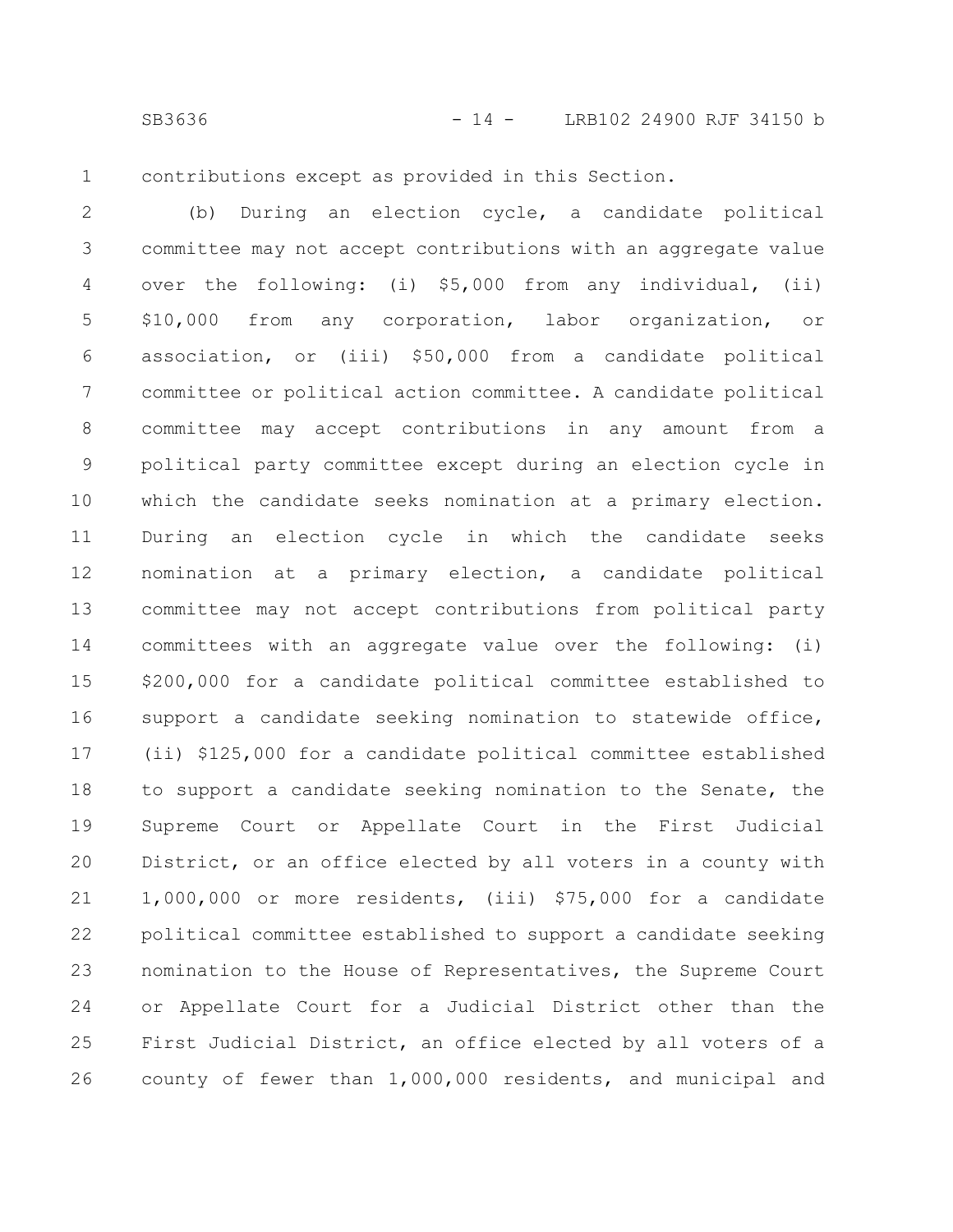county offices in Cook County other than those elected by all voters of Cook County, and (iv) \$50,000 for a candidate political committee established to support the nomination of a candidate to any other office. A candidate political committee established to elect a candidate to the General Assembly may accept contributions from only one legislative caucus committee. A candidate political committee may not accept contributions from a ballot initiative committee or from an independent expenditure committee. 1 2 3 4 5 6 7 8 9

10

(b-5) Judicial elections.

(1) In addition to any other provision of this Section, a candidate political committee established to support a candidate seeking nomination to the Supreme Court, Appellate Court, or Circuit Court may not: 11 12 13 14

(A) accept contributions from any entity that does not disclose the identity of those who make contributions to the entity, except for contributions that are not required to be itemized by this Code; or 15 16 17 18

(B) accept contributions from any out-of-state person, as defined in this Article. 19 20

(2) As used in this subsection, "contribution" has the meaning provided in Section 9-1.4 and also includes the following that are subject to the limits of this Section: 21 22 23

(A) expenditures made by any person in concert or cooperation with, or at the request or suggestion of, a candidate, his or her designated committee, or their 24 25 26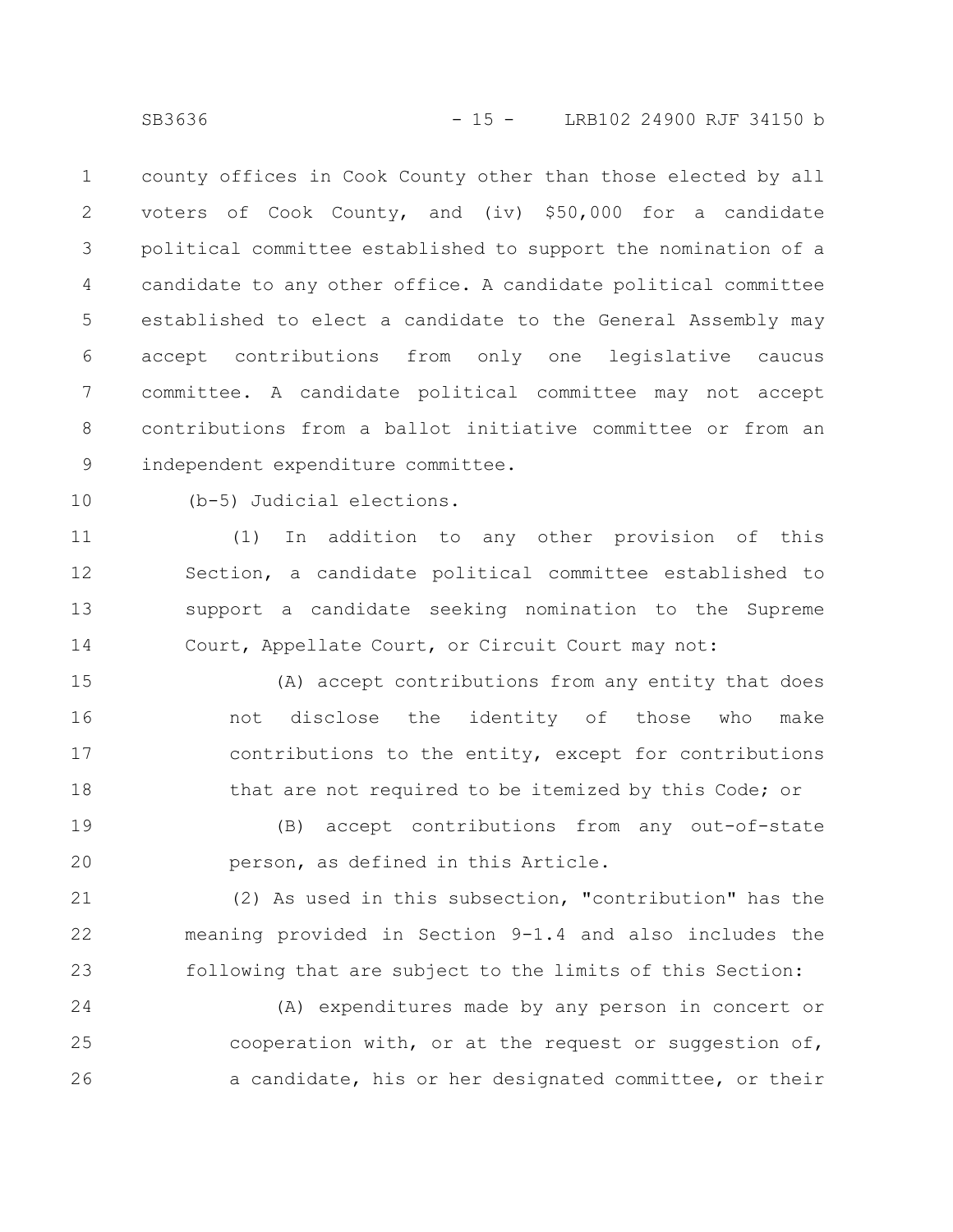SB3636 - 16 - LRB102 24900 RJF 34150 b

agents; and 1

(B) the financing by any person of the dissemination, distribution, or republication, in whole or in part, of any broadcast or any written, graphic, or other form of campaign materials prepared by the candidate, his or her campaign committee, or their designated agents. 2 3 4 5 6 7

(3) As to contributions to a candidate political committee established to support a candidate seeking nomination to the Supreme Court, Appellate Court, or Circuit Court: 8 9 10 11

(A) No person shall make a contribution in the name of another person or knowingly permit his or her name to be used to effect such a contribution. 12 13 14

(B) No person shall knowingly accept a contribution made by one person in the name of another person. 15 16 17

(C) No person shall knowingly accept reimbursement from another person for a contribution made in his or her own name. 18 19 20

(D) No person shall make an anonymous contribution. 21 22

(E) No person shall knowingly accept any anonymous contribution. 23 24

(F) No person shall predicate (1) any benefit, including, but not limited to, employment decisions, 25 26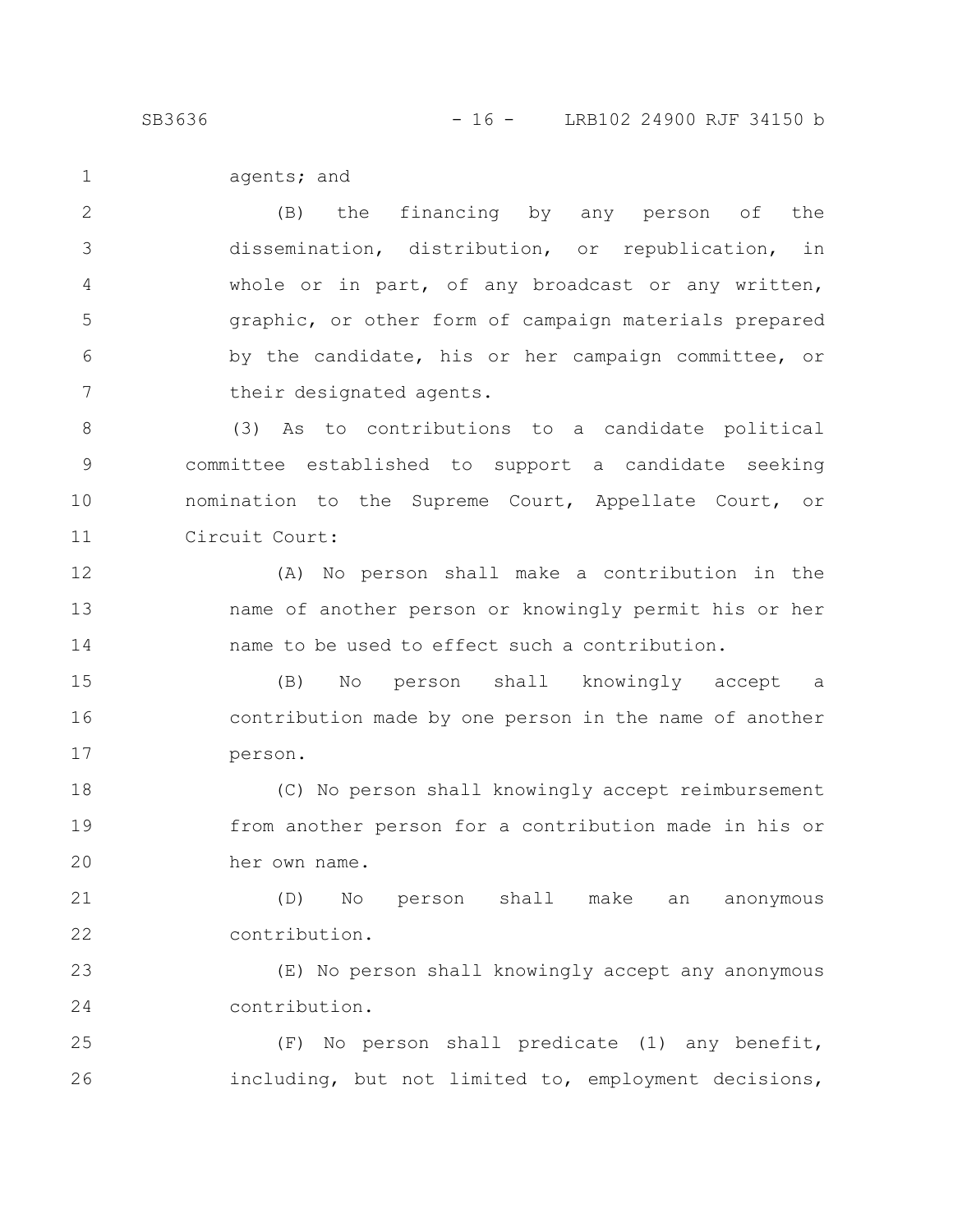1

2

3

4

5

6

7

including hiring, promotions, bonus compensation, and transfers, or (2) any other gift, transfer, or emolument upon:

(i) the decision by the recipient of that benefit to donate or not to donate to a candidate; or

(ii) the amount of any such donation.

(4) No judicial candidate or political committee established to support a candidate seeking nomination to the Supreme Court, Appellate Court, or Circuit Court shall knowingly accept any contribution or make any expenditure in violation of the provisions of this Section. No officer or employee of a political committee established to support a candidate seeking nomination to the Supreme Court, Appellate Court, or Circuit Court shall knowingly accept a contribution made for the benefit or use of a candidate or knowingly make any expenditure in support of or opposition to a candidate or for electioneering communications in relation to a candidate in violation of any limitation designated for contributions and expenditures under this Section. 8 9 10 11 12 13 14 15 16 17 18 19 20 21

(5) Where the provisions of this subsection (b-5) conflict with any other provision of this Code, this subsection (b-5) shall control. 22 23 24

(c) During an election cycle, a political party committee may not accept contributions with an aggregate value over the 25 26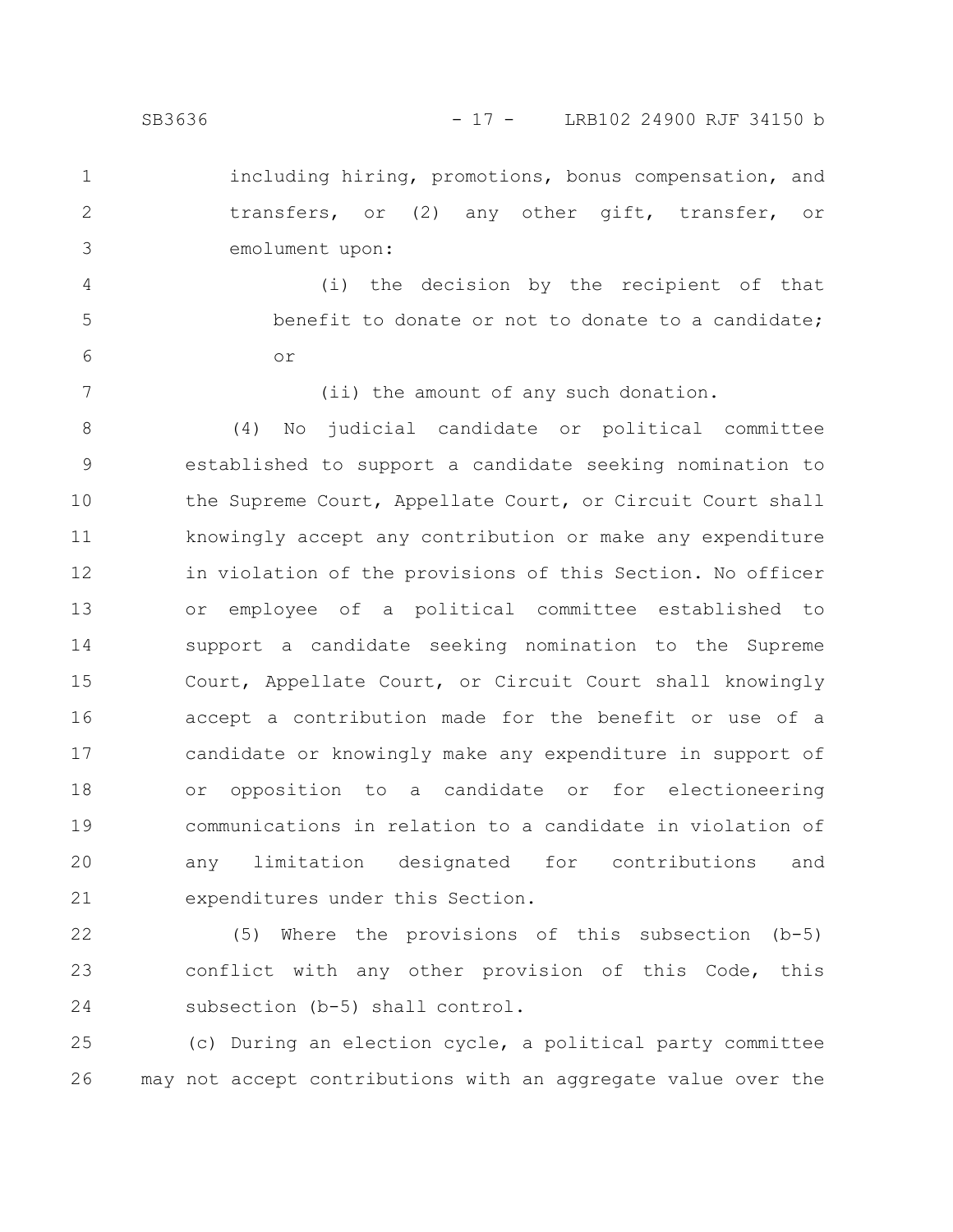following: (i) \$10,000 from any individual, (ii) \$20,000 from any corporation, labor organization, or association, or (iii) \$50,000 from a political action committee. A political party committee may accept contributions in any amount from another political party committee or a candidate political committee, except as provided in subsection (c-5). Nothing in this Section shall limit the amounts that may be transferred between a political party committee established under subsection (a) of Section 7-8 of this Code and an affiliated federal political committee established under the Federal Election Code by the same political party. A political party committee may not accept contributions from a ballot initiative committee or from an independent expenditure committee. A political party committee established by a legislative caucus may not accept contributions from another political party committee established by a legislative caucus. 1 2 3 4 5 6 7 8 9 10 11 12 13 14 15 16

(c-5) During the period beginning on the date candidates may begin circulating petitions for a primary election and ending on the day of the primary election, a political party committee may not accept contributions with an aggregate value over \$50,000 from a candidate political committee or political party committee. A political party committee may accept contributions in any amount from a candidate political committee or political party committee if the political party committee receiving the contribution filed a statement of nonparticipation in the primary as provided in subsection 17 18 19 20 21 22 23 24 25 26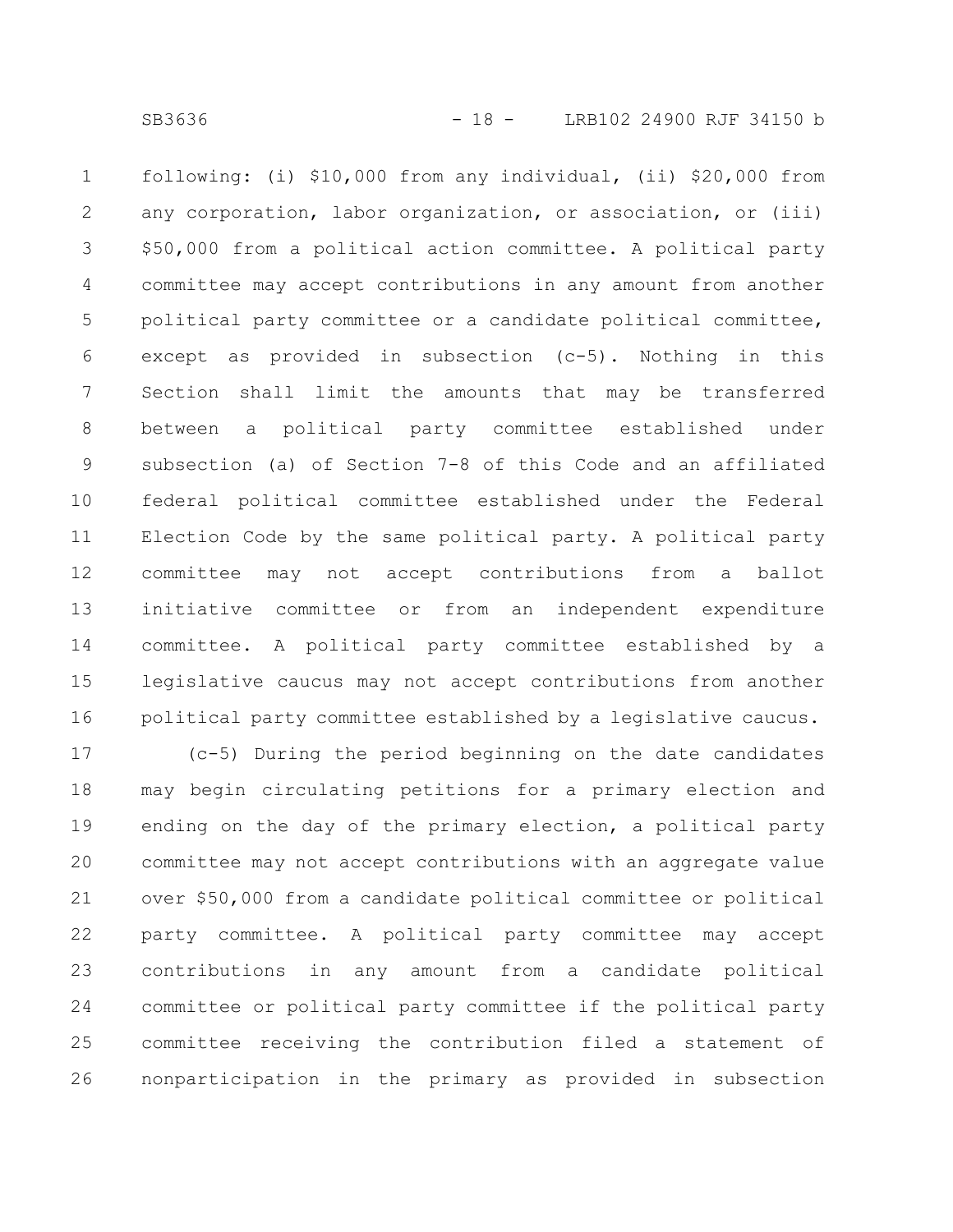(c-10). The Task Force on Campaign Finance Reform shall study and make recommendations on the provisions of this subsection to the Governor and General Assembly by September 30, 2012. This subsection becomes inoperative on July 1, 2013 and thereafter no longer applies. 1 2 3 4 5

(c-10) A political party committee that does not intend to make contributions to candidates to be nominated at a general primary election or consolidated primary election may file a Statement of Nonparticipation in a Primary Election with the Board. The Statement of Nonparticipation shall include a verification signed by the chairperson and treasurer of the committee that (i) the committee will not make contributions or coordinated expenditures in support of or opposition to a candidate or candidates to be nominated at the general primary election or consolidated primary election (select one) to be held on (insert date), (ii) the political party committee may accept unlimited contributions from candidate political committees and political party committees, provided that the political party committee does not make contributions to a candidate or candidates to be nominated at the primary election, and (iii) failure to abide by these requirements shall deem the political party committee in violation of this Article and subject the committee to a fine of no more than 150% of the total contributions or coordinated expenditures made by the committee in violation of this Article. This subsection becomes inoperative on July 1, 2013 and thereafter 6 7 8 9 10 11 12 13 14 15 16 17 18 19 20 21 22 23 24 25 26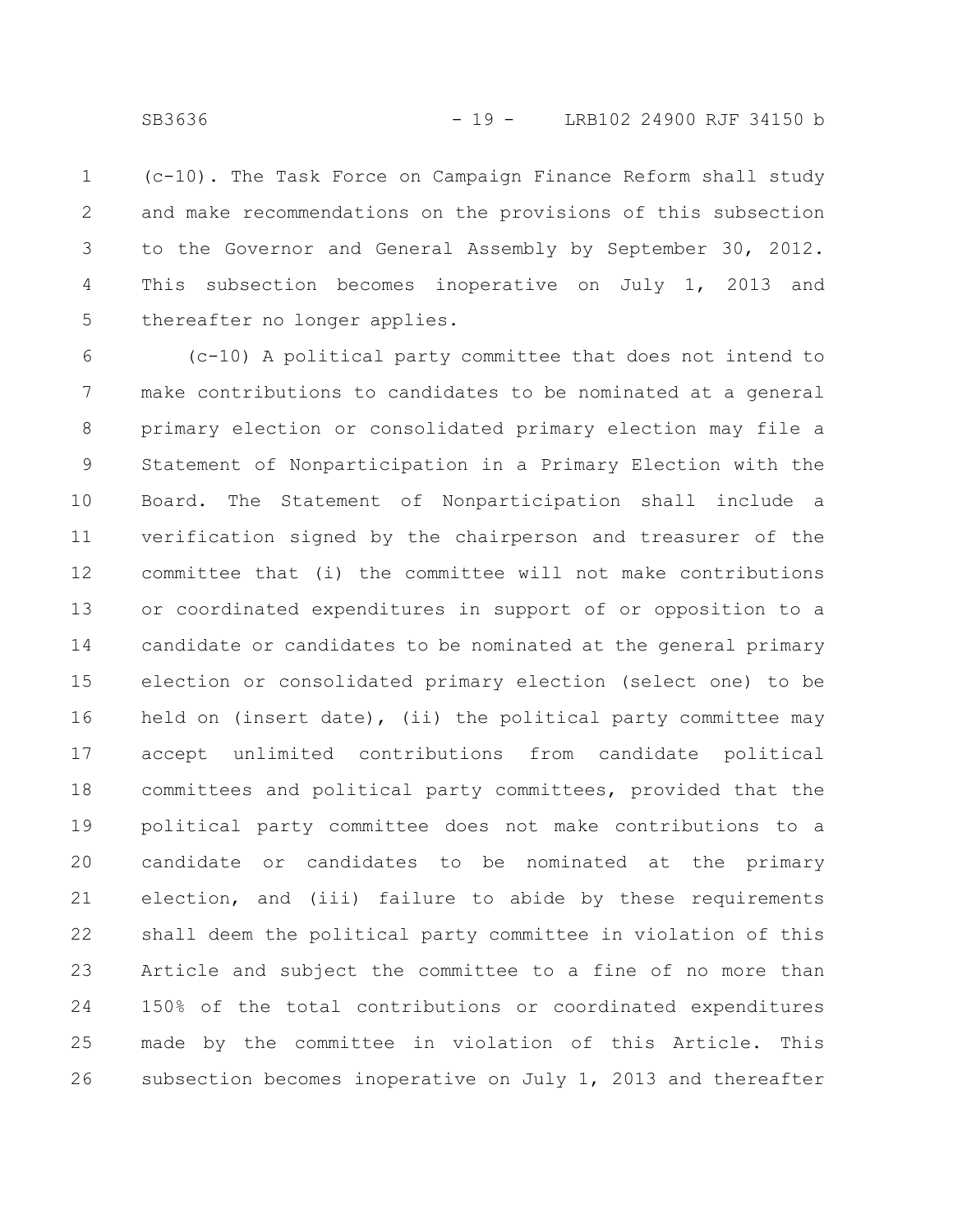no longer applies. 1

(d) During an election cycle, a political action committee may not accept contributions with an aggregate value over the following: (i) \$10,000 from any individual, (ii) \$20,000 from any corporation, labor organization, political party committee, or association, or (iii) \$50,000 from a political action committee or candidate political committee. A political action committee may not accept contributions from a ballot initiative committee or from an independent expenditure committee. 2 3 4 5 6 7 8 9 10

(e) A ballot initiative committee may accept contributions in any amount from any source, provided that the committee files the document required by Section 9-3 of this Article and files the disclosure reports required by the provisions of this Article. 11 12 13 14 15

(e-5) An independent expenditure committee may accept contributions in any amount from any source, provided that the committee files the document required by Section 9-3 of this Article and files the disclosure reports required by the provisions of this Article. 16 17 18 19 20

(e-10) A limited activity committee shall not accept contributions, except that the officer or a candidate the committee has designated to support may contribute personal funds in order to pay for maintenance expenses. A limited activity committee may only make expenditures that are: (i) necessary for maintenance of the committee; (ii) for rent or 21 22 23 24 25 26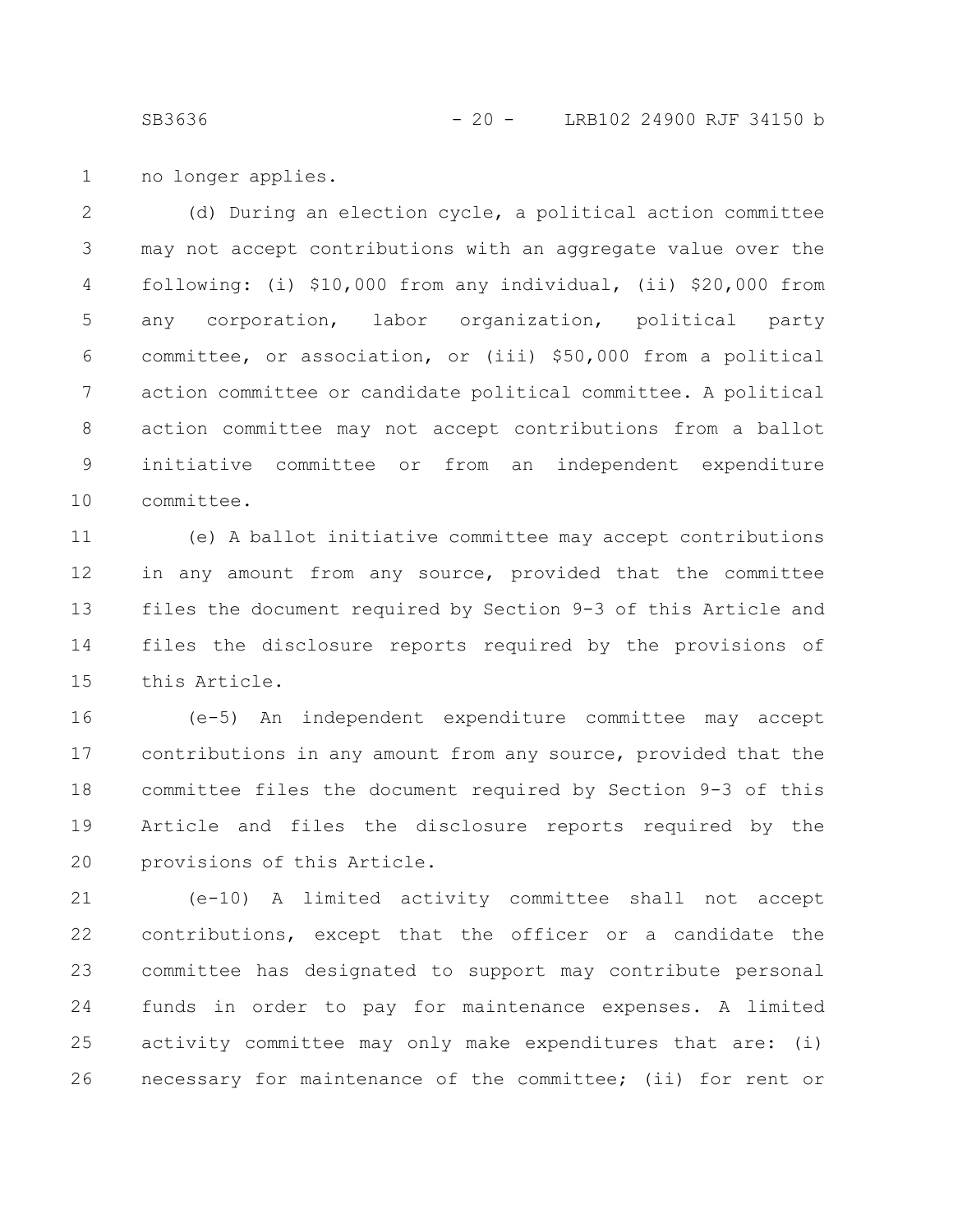lease payments until the end of the lease in effect at the time the officer or candidate is confirmed by the Senate or registered as a lobbyist under the Lobbyist Registration Act; (iii) contributions to  $501(c)$  (3) charities; or (iv) returning contributions to original contributors. 1 2 3 4 5

(f) Nothing in this Section shall prohibit a political committee from dividing the proceeds of joint fundraising efforts; provided that no political committee may receive more than the limit from any one contributor, and provided that an independent expenditure committee may not conduct joint fundraising efforts with a candidate political committee or a political party committee. 6 7 8 9 10 11 12

(g) On January 1 of each odd-numbered year, the State Board of Elections shall adjust the amounts of the contribution limitations established in this Section for inflation as determined by the Consumer Price Index for All Urban Consumers as issued by the United States Department of Labor and rounded to the nearest \$100. The State Board shall publish this information on its official website. 13 14 15 16 17 18 19

(h) Self-funding candidates. If a public official, a candidate, or the public official's or candidate's immediate family contributes or loans to the public official's or candidate's political committee or to other political committees that transfer funds to the public official's or candidate's political committee or makes independent expenditures for the benefit of the public official's or 20 21 22 23 24 25 26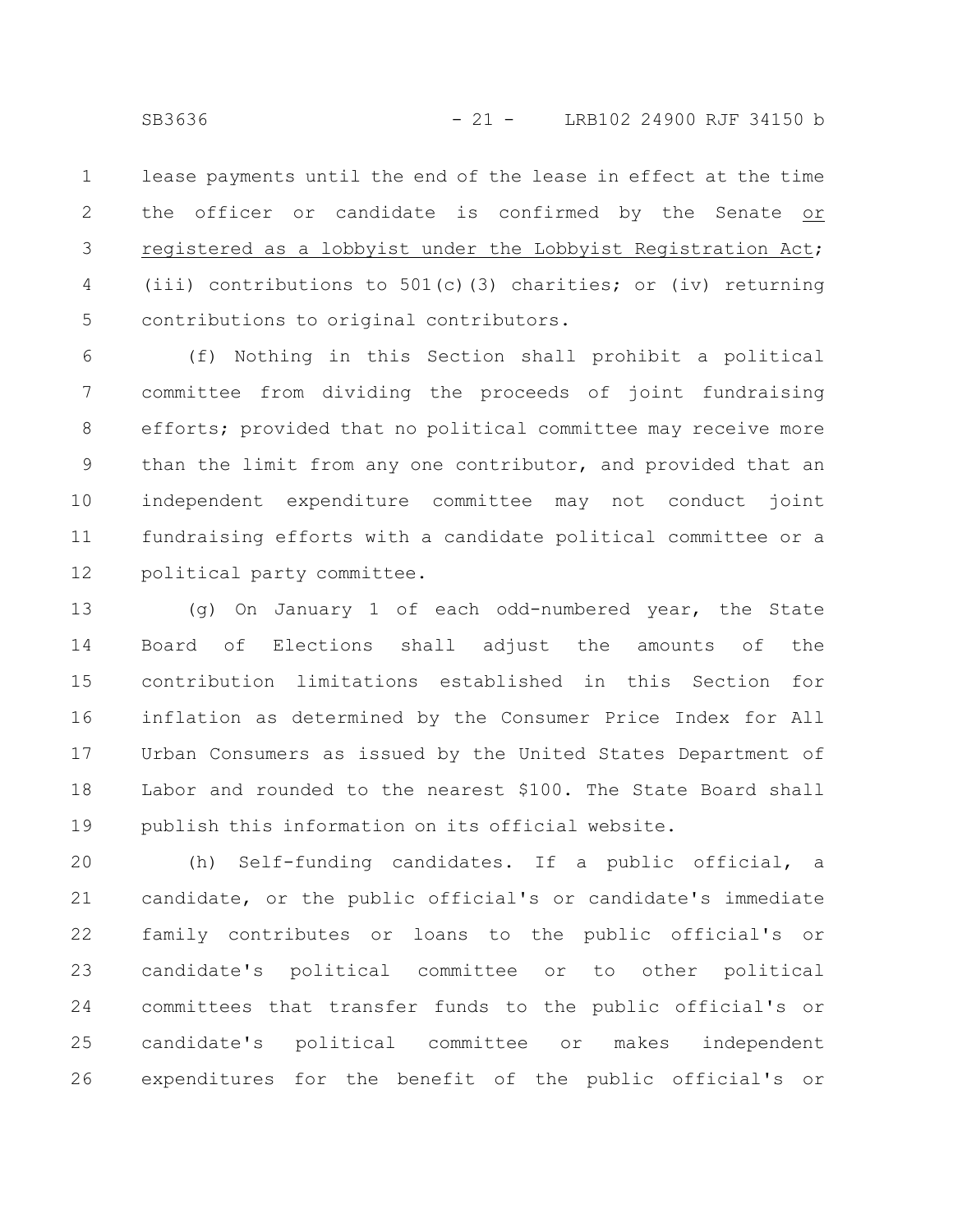candidate's campaign during the 12 months prior to an election in an aggregate amount of more than (i) \$250,000 for statewide office or (ii) \$100,000 for all other elective offices, then the public official or candidate shall file with the State Board of Elections, within one day, a Notification of Self-funding that shall detail each contribution or loan made by the public official, the candidate, or the public official's or candidate's immediate family. Within 2 business days after the filing of a Notification of Self-funding, the notification shall be posted on the Board's website and the Board shall give official notice of the filing to each candidate for the same office as the public official or candidate making the filing, including the public official or candidate filing the Notification of Self-funding. Notice shall be sent via first class mail to the candidate and the treasurer of the candidate's committee. Notice shall also be sent by e-mail to the candidate and the treasurer of the candidate's committee if the candidate and the treasurer, as applicable, have provided the Board with an e-mail address. Upon posting of the notice on the Board's website, all candidates for that office, including the public official or candidate who filed a Notification of Self-funding, shall be permitted to accept contributions in excess of any contribution limits imposed by subsection (b). If a public official or candidate filed a Notification of Self-funding during an election cycle that includes a general primary 1 2 3 4 5 6 7 8 9 10 11 12 13 14 15 16 17 18 19 20 21 22 23 24 25 26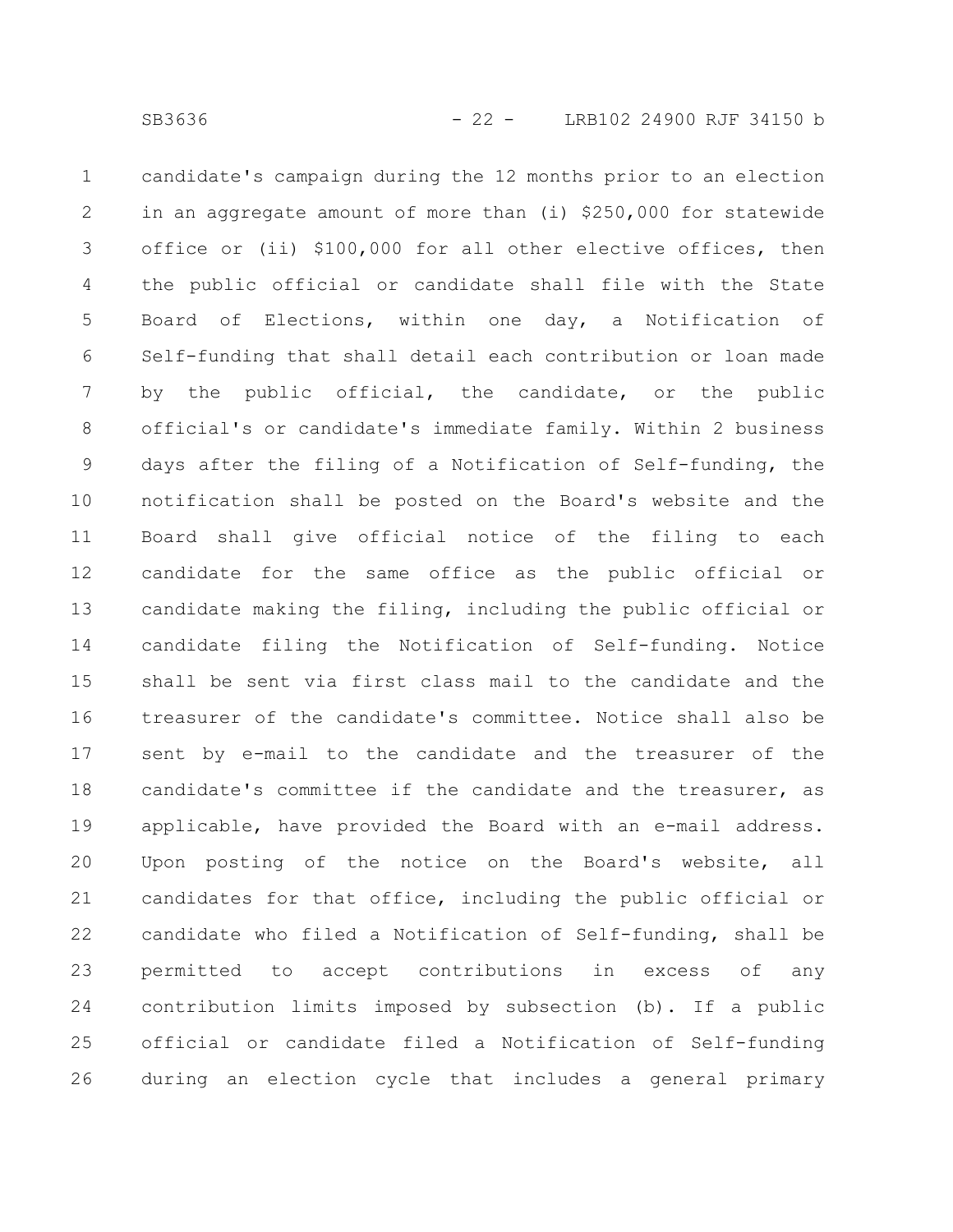election or consolidated primary election and that public official or candidate is nominated, all candidates for that office, including the nominee who filed the notification of self-funding, shall be permitted to accept contributions in excess of any contribution limit imposed by subsection (b) for the subsequent election cycle. For the purposes of this subsection, "immediate family" means the spouse, parent, or child of a public official or candidate. 1 2 3 4 5 6 7 8

(h-5) If a natural person or independent expenditure committee makes independent expenditures in support of or in opposition to the campaign of a particular public official or candidate in an aggregate amount of more than (i) \$250,000 for statewide office or (ii) \$100,000 for all other elective offices in an election cycle, as reported in a written disclosure filed under subsection (a) of Section 9-8.6 or subsection (e-5) of Section 9-10, then the State Board of Elections shall, within 2 business days after the filing of the disclosure, post the disclosure on the Board's website and give official notice of the disclosure to each candidate for the same office as the public official or candidate for whose benefit or detriment the natural person or independent expenditure committee made independent expenditures. Upon posting of the notice on the Board's website, all candidates for that office in that election, including the public official or candidate for whose benefit or detriment the natural person or independent expenditure committee made 9 10 11 12 13 14 15 16 17 18 19 20 21 22 23 24 25 26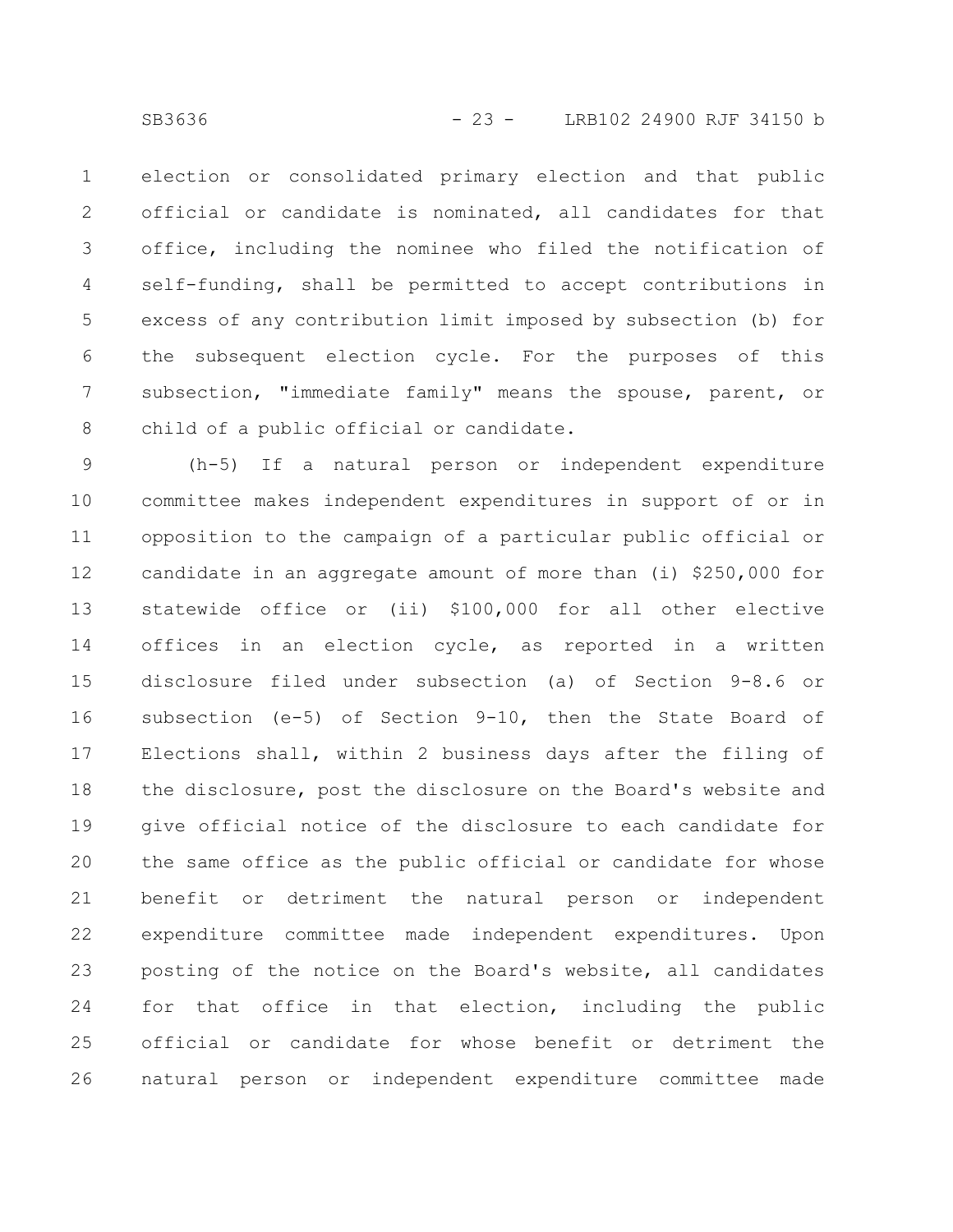independent expenditures, shall be permitted to accept contributions in excess of any contribution limits imposed by subsection (b). 1 2 3

(h-10) If the State Board of Elections receives notification or determines that a natural person or persons, an independent expenditure committee or committees, or combination thereof has made independent expenditures in support of or in opposition to the campaign of a particular public official or candidate in an aggregate amount of more than (i) \$250,000 for statewide office or (ii) \$100,000 for all other elective offices in an election cycle, then the Board shall, within 2 business days after discovering the independent expenditures that, in the aggregate, exceed the threshold set forth in (i) and (ii) of this subsection, post notice of this fact on the Board's website and give official notice to each candidate for the same office as the public official or candidate for whose benefit or detriment the independent expenditures were made. Notice shall be sent via first class mail to the candidate and the treasurer of the candidate's committee. Notice shall also be sent by e-mail to the candidate and the treasurer of the candidate's committee if the candidate and the treasurer, as applicable, have provided the Board with an e-mail address. Upon posting of the notice on the Board's website, all candidates of that office in that election, including the public official or candidate for whose benefit or detriment the independent expenditures 4 5 6 7 8 9 10 11 12 13 14 15 16 17 18 19 20 21 22 23 24 25 26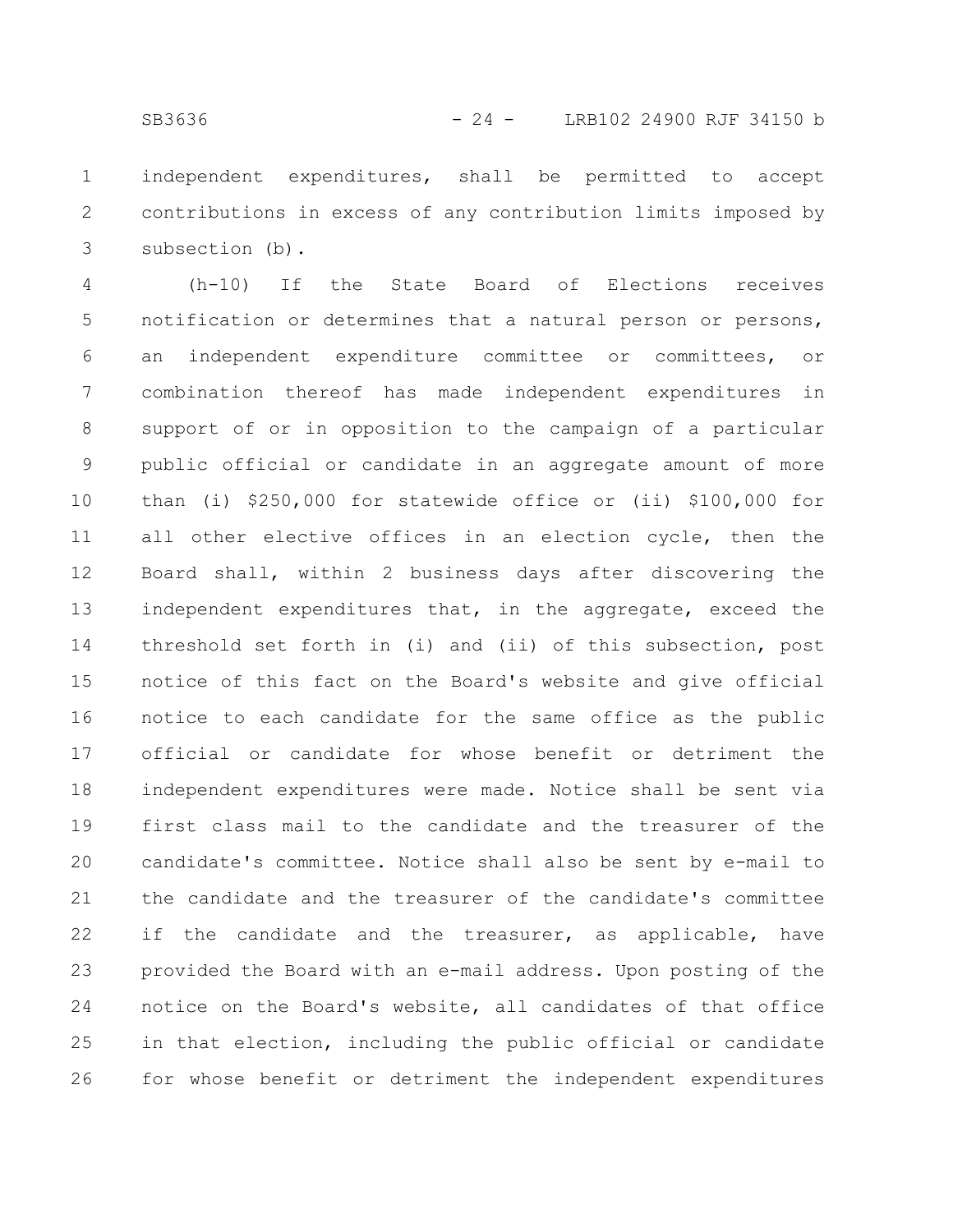were made, may accept contributions in excess of any contribution limits imposed by subsection (b). 1 2

(i) For the purposes of this Section, a corporation, labor organization, association, or a political action committee established by a corporation, labor organization, or association may act as a conduit in facilitating the delivery to a political action committee of contributions made through dues, levies, or similar assessments and the political action committee may report the contributions in the aggregate, provided that: (i) contributions made through dues, levies, or similar assessments paid by any natural person, corporation, labor organization, or association in a calendar year may not exceed the limits set forth in this Section; (ii) the corporation, labor organization, association, or a political action committee established by a corporation, labor organization, or association facilitating the delivery of contributions maintains a list of natural persons, corporations, labor organizations, and associations that paid the dues, levies, or similar assessments from which the contributions comprising the aggregate amount derive; and (iii) contributions made through dues, levies, or similar assessments paid by any natural person, corporation, labor organization, or association that exceed \$1,000 in a quarterly reporting period shall be itemized on the committee's quarterly report and may not be reported in the aggregate. A political action committee facilitating the delivery of 3 4 5 6 7 8 9 10 11 12 13 14 15 16 17 18 19 20 21 22 23 24 25 26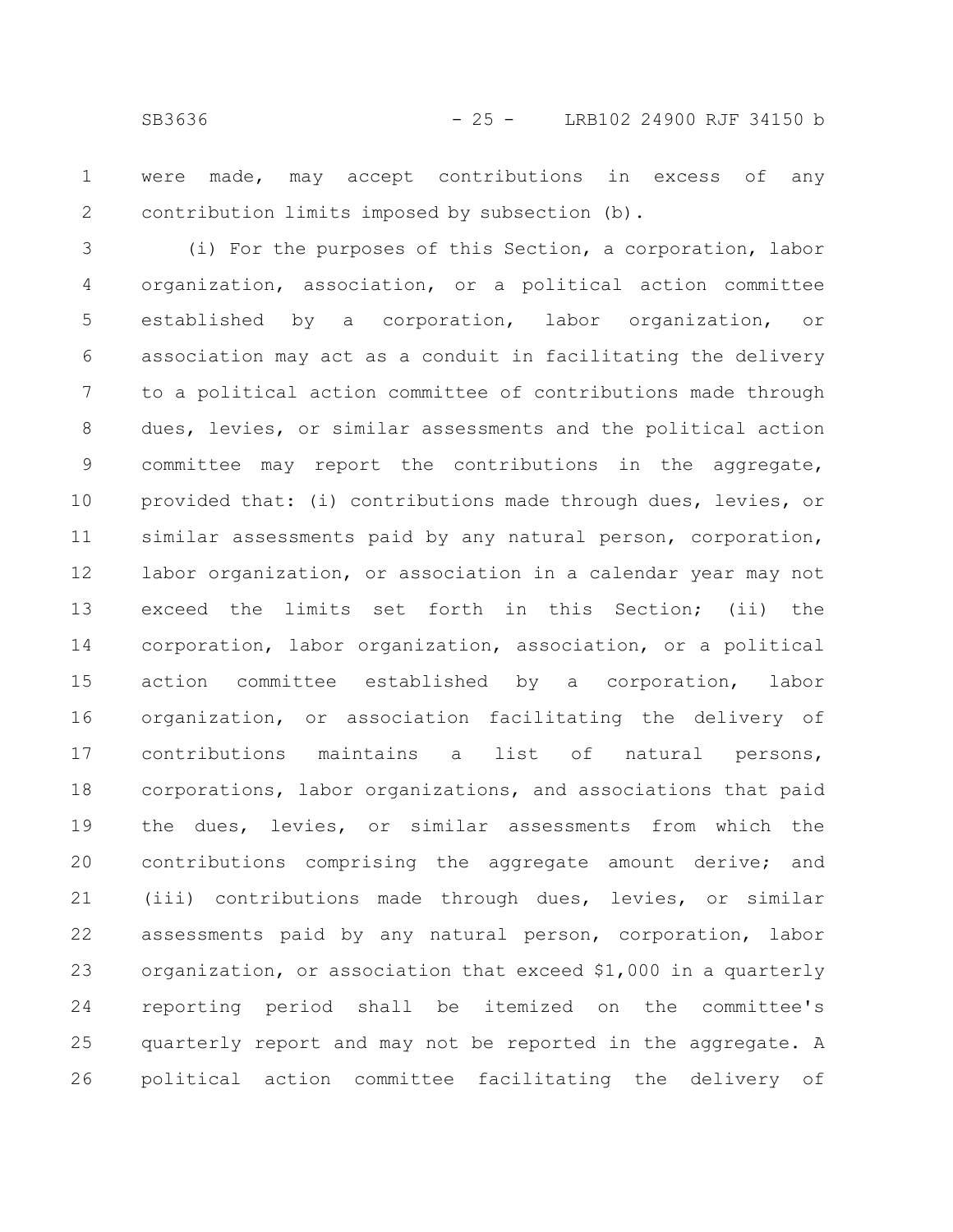SB3636 - 26 - LRB102 24900 RJF 34150 b

contributions or receiving contributions shall disclose the amount of contributions made through dues delivered or received and the name of the corporation, labor organization, association, or political action committee delivering the contributions, if applicable. On January 1 of each odd-numbered year, the State Board of Elections shall adjust the amounts of the contribution limitations established in this subsection for inflation as determined by the Consumer Price Index for All Urban Consumers as issued by the United States Department of Labor and rounded to the nearest \$100. The State Board shall publish this information on its official website. 1 2 3 4 5 6 7 8 9 10 11 12

(j) A political committee that receives a contribution or transfer in violation of this Section shall dispose of the contribution or transfer by returning the contribution or transfer, or an amount equal to the contribution or transfer, to the contributor or transferor or donating the contribution or transfer, or an amount equal to the contribution or transfer, to a charity. A contribution or transfer received in violation of this Section that is not disposed of as provided in this subsection within 30 days after the Board sends notification to the political committee of the excess contribution by certified mail shall escheat to the General Revenue Fund and the political committee shall be deemed in violation of this Section and subject to a civil penalty not to exceed 150% of the total amount of the contribution. 13 14 15 16 17 18 19 20 21 22 23 24 25 26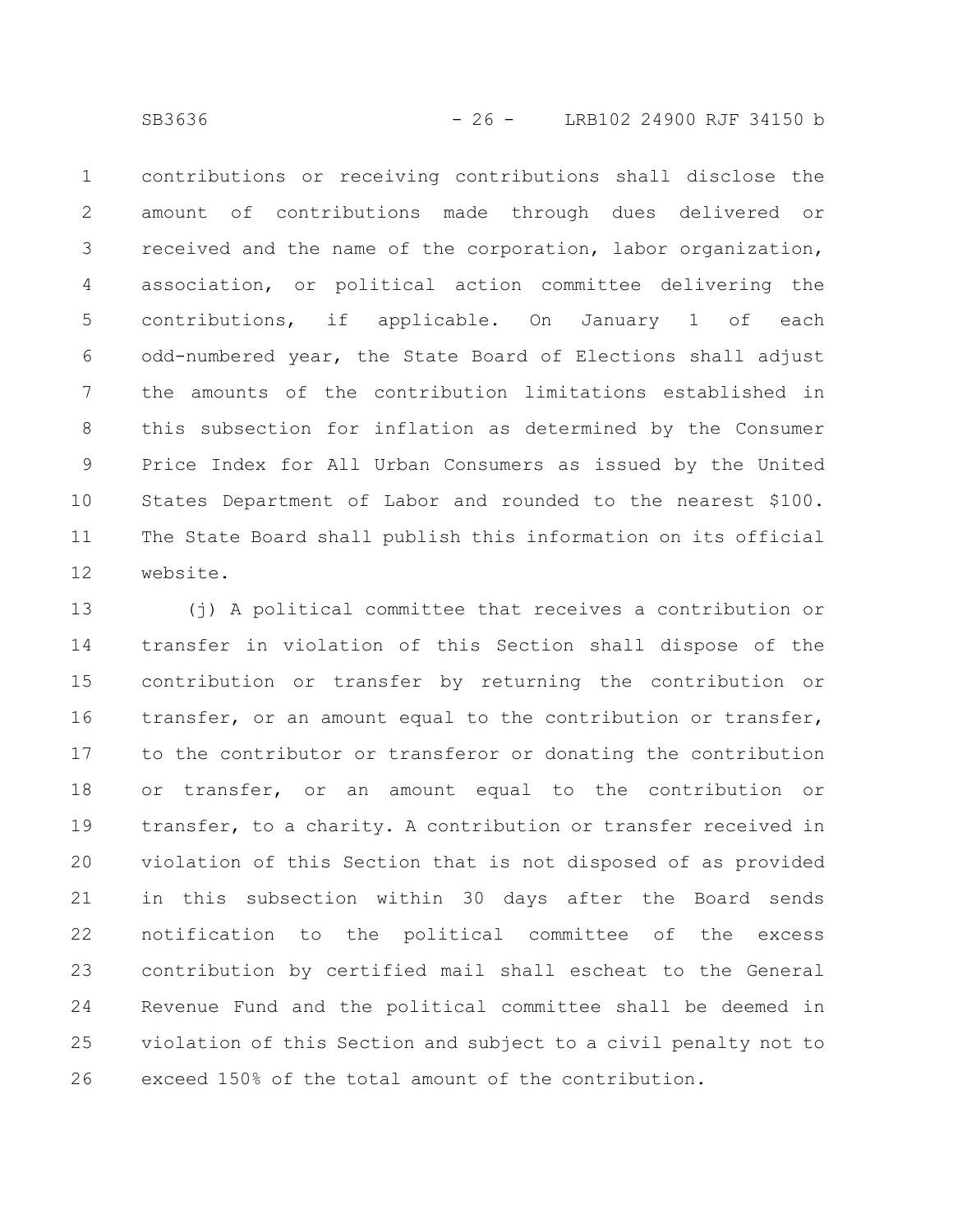(k) For the purposes of this Section, "statewide office" means the Governor, Lieutenant Governor, Attorney General, Secretary of State, Comptroller, and Treasurer. (l) This Section is repealed if and when the United States Supreme Court invalidates contribution limits on committees formed to assist candidates, political parties, corporations, associations, or labor organizations established by or pursuant to federal law. (Source: P.A. 102-664, eff. 1-1-22; 102-668, eff. 11-15-21.) Section 20. The Lobbyist Registration Act is amended by adding Section 11.4 as follows: (25 ILCS 170/11.4 new) Sec. 11.4. Political activity. No person registered under this Act shall: (1) serve as an officer of a political committee; or (2) be a candidate who is designated as the candidate to be supported by a candidate political committee. A person registered under this Act who is either an officer of a political committee or a candidate who is designated as the candidate to be supported by a candidate political committee shall: (i) resign as an officer of the candidate political committee; (ii) have his or her name removed as the candidate to be supported by a candidate political committee within 30 days after confirmation by the Senate; (iii) notify the State Board of Elections of the person's intent to convert the 1 2 3 4 5 6 7 8 9 10 11 12 13 14 15 16 17 18 19 20 21 22 23 24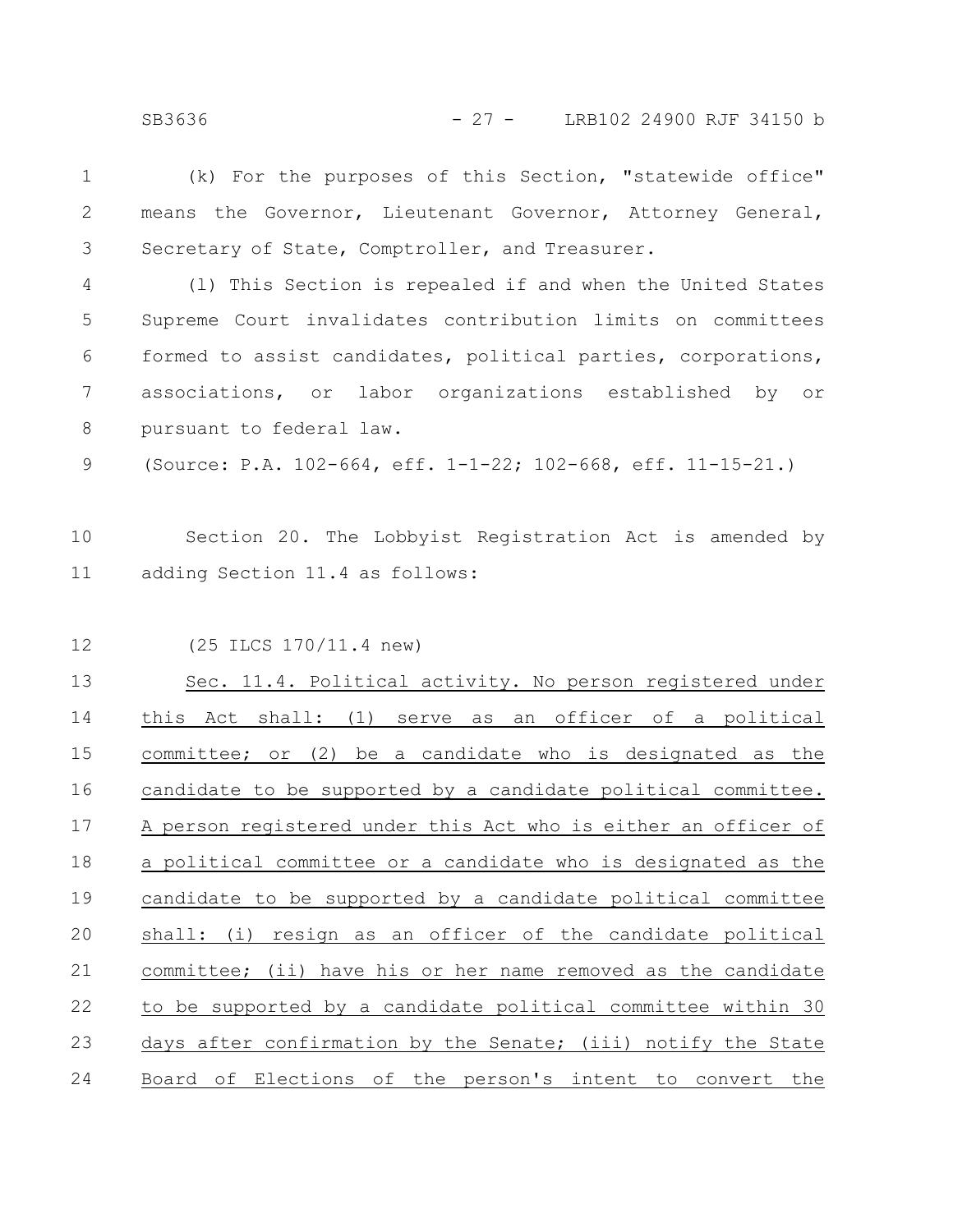| $\mathbf 1$    | candidate political committee to a limited activity committee  |
|----------------|----------------------------------------------------------------|
| $\mathbf{2}$   | pursuant to Section 9-1.8 of the Election Code within 30 days  |
| 3              | after registering under this Act and complete the transition   |
| $\overline{4}$ | a limited activity committee within 60 days after<br>to        |
| 5              | registration; or (iv) dissolve the candidate political         |
| 6              | committee. A person registered under this Act who is in        |
| 7              | violation of this Section on the effective date of this        |
| 8              | amendatory Act of the 102nd General Assembly must come into    |
| 9              | compliance within 30 days after the effective date of this     |
| 10             | amendatory Act of the 102nd General Assembly. As used in this  |
| 11             | Section, "political committee" has the meaning given to that   |
| 12             | term in Section 9-1.8 of the Election Code in which the person |
| 13             | registered under this Act is designated as the candidate to be |
| 14             | supported by the candidate political committee under Section   |
| 15             | 9-2 of the Code.                                               |

Section 25. The Criminal Code of 2012 is amended by changing Section 33G-3 as follows: 16 17

```
(720 ILCS 5/33G-3)
18
```
(Section scheduled to be repealed on June 11, 2022) 19

Sec. 33G-3. Definitions. As used in this Article: 20

(a) "Another state" means any State of the United States (other than the State of Illinois), or the District of Columbia, or the Commonwealth of Puerto Rico, or any territory or possession of the United States, or any political 21 22 23 24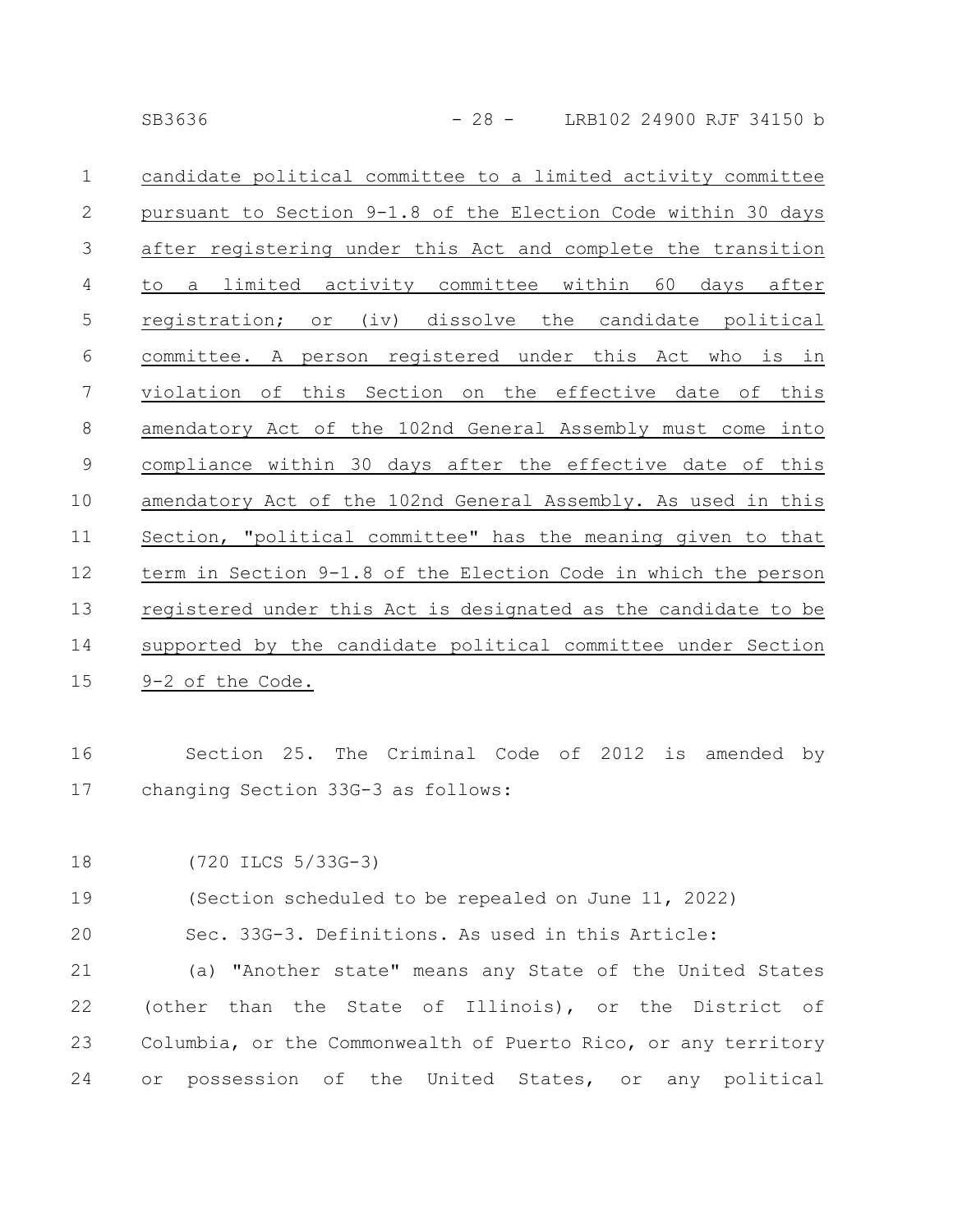subdivision, or any department, agency, or instrumentality thereof. 1 2

3

(b) "Enterprise" includes:

4

(1) any partnership, corporation, association,

business or charitable trust, or other legal entity; and (2) any group of individuals or other legal entities, or any combination thereof, associated in fact although not itself a legal entity. An association in fact must be held together by a common purpose of engaging in a course of conduct, and it may be associated together for purposes that are both legal and illegal. An association in fact 5 6 7 8 9 10 11

must: 12

(A) have an ongoing organization or structure, either formal or informal; 13 14

(B) the various members of the group must function as a continuing unit, even if the group changes membership by gaining or losing members over time; and 15 16 17

(C) have an ascertainable structure distinct from that inherent in the conduct of a pattern of predicate activity. 18 19 20

As used in this Article, "enterprise" includes licit and illicit enterprises. 21 22

(c) "Labor organization" includes any organization, labor union, craft union, or any voluntary unincorporated association designed to further the cause of the rights of union labor that is constituted for the purpose, in whole or in 23 24 25 26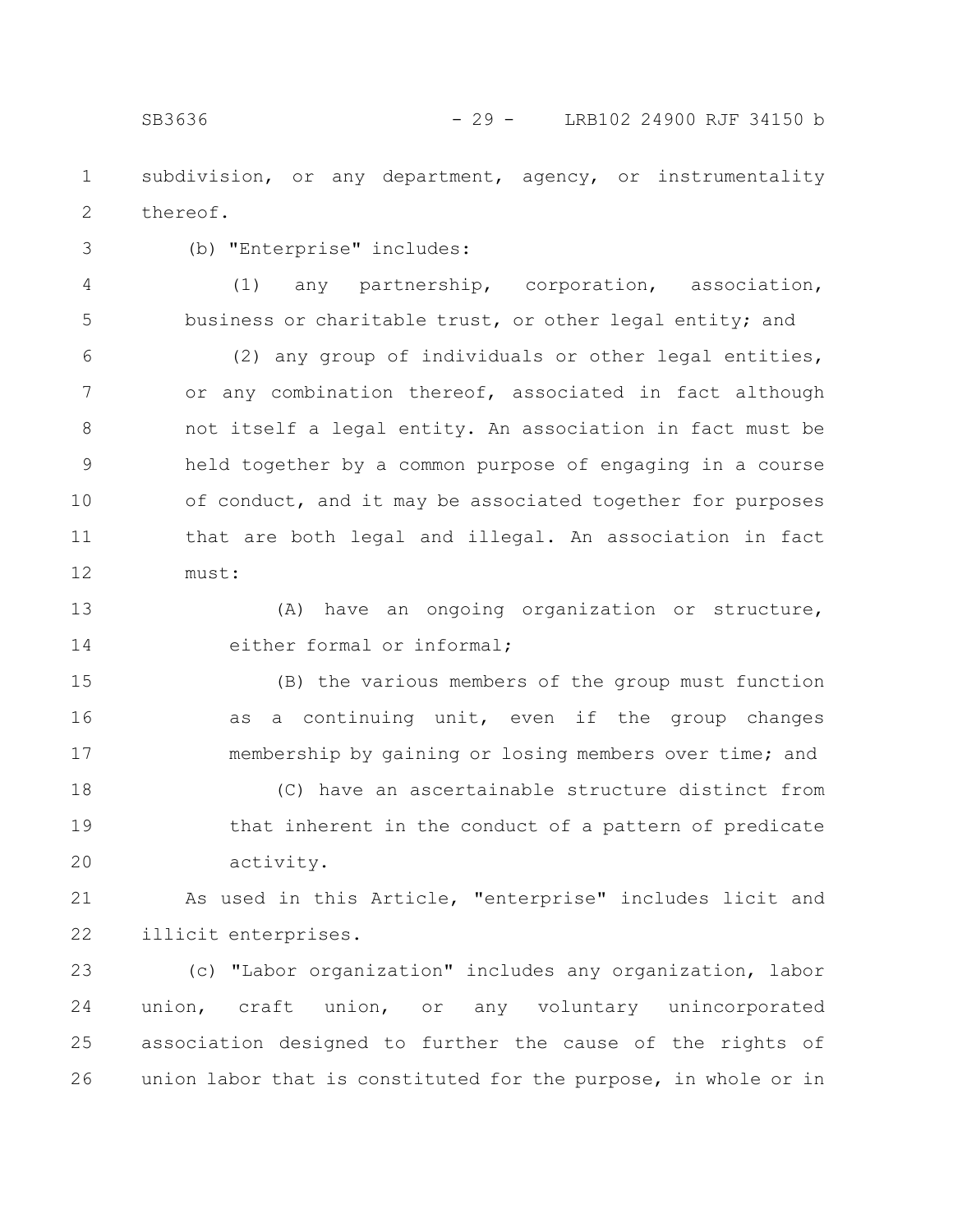part, of collective bargaining or of dealing with employers concerning grievances, terms or conditions of employment, or apprenticeships or applications for apprenticeships, or of other mutual aid or protection in connection with employment, including apprenticeships or applications for apprenticeships. 1 2 3 4 5

(d) "Operation or management" means directing or carrying out the enterprise's affairs and is limited to any person who knowingly serves as a leader, organizer, operator, manager, director, supervisor, financier, advisor, recruiter, supplier, or enforcer of an enterprise in violation of this Article. 6 7 8 9 10

(e) "Predicate activity" means any act that is a Class 2 felony or higher and constitutes a violation or violations of any of the following provisions of the laws of the State of Illinois (as amended or revised as of the date the activity occurred or, in the instance of a continuing offense, the date that charges under this Article are filed in a particular matter in the State of Illinois) or any act under the law of another jurisdiction for an offense that could be charged as a Class 2 felony or higher in this State: 11 12 13 14 15 16 17 18 19

(1) under the Criminal Code of 1961 or the Criminal Code of 2012: 8-1.2 (solicitation of murder for hire), 9-1 (first degree murder), 9-3.3 (drug-induced homicide), 10-1 (kidnapping), 10-2 (aggravated kidnapping), 10-3.1 (aggravated unlawful restraint), 10-4 (forcible detention),  $10-5(b)(10)$  (child abduction),  $10-9$ (trafficking in persons, involuntary servitude, and 20 21 22 23 24 25 26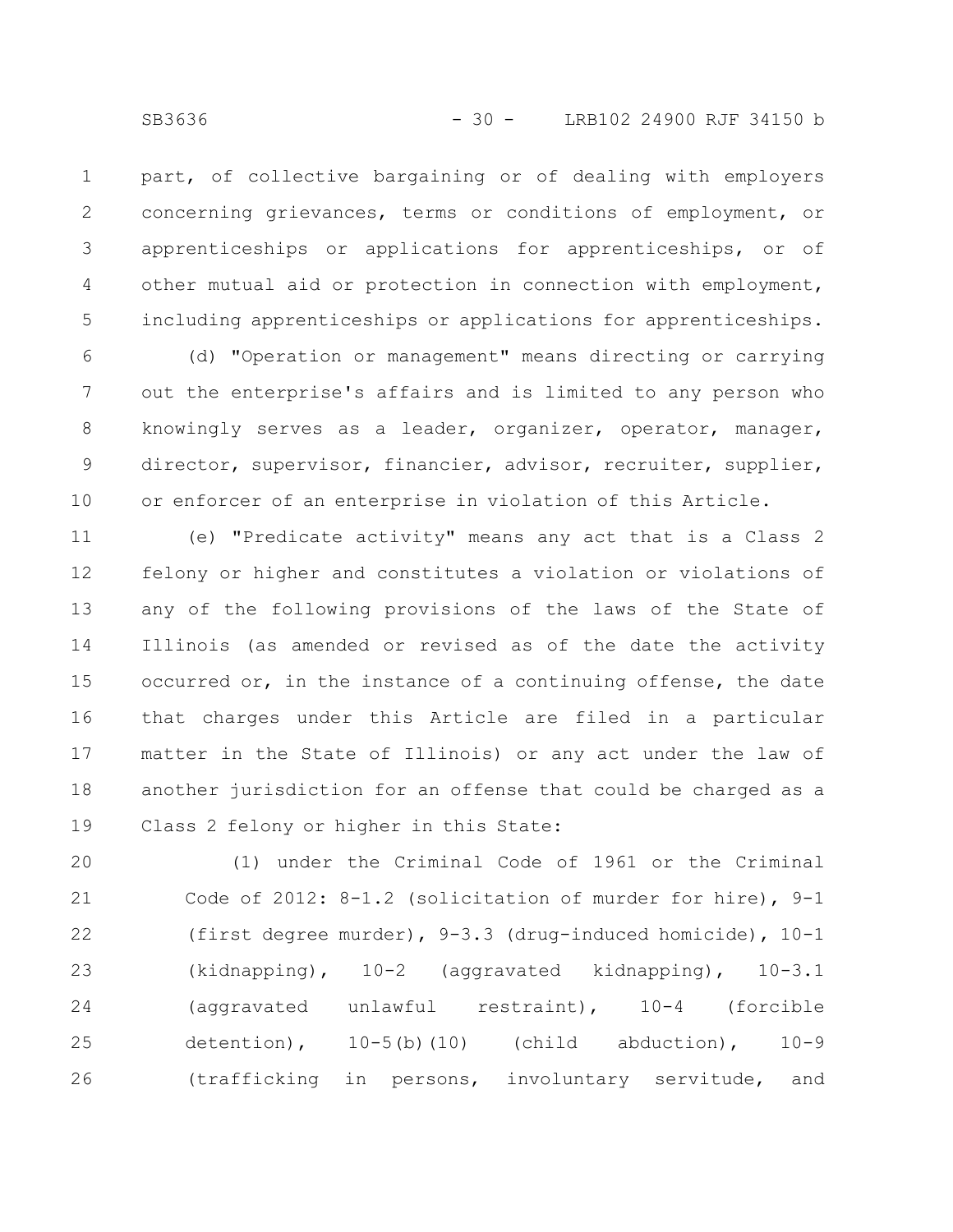related offenses), 11-1.20 (criminal sexual assault), 11-1.30 (aggravated criminal sexual assault), 11-1.40 (predatory criminal sexual assault of a child), 11-1.60 (aggravated criminal sexual abuse), 11-6 (indecent solicitation of a child), 11-6.5 (indecent solicitation of an adult),  $11-14.3(a)(2)(A)$  and (a)(2)(B) (promoting prostitution), 11-14.4 (promoting juvenile prostitution), 11-18.1 (patronizing a minor engaged in prostitution; patronizing a juvenile prostitute), 12-3.05 (aggravated battery), 12-6.4 (criminal street gang recruitment), 12-6.5 (compelling organization membership of persons), 12-7.3 (stalking), 12-7.4 (aggravated stalking), 12-7.5 (cyberstalking), 12-11 or 19-6 (home invasion), 12-11.1 or 18-6 (vehicular invasion), 18-1 (robbery; aggravated robbery), 18-2 (armed robbery), 18-3 (vehicular hijacking), 18-4 (aggravated vehicular hijacking), 18-5 (aggravated robbery), 19-1 (burglary), 19-3 (residential burglary), 20-1 (arson; residential arson; place of worship arson), 20-1.1 (aggravated arson), 20-1.2 (residential arson), 20-1.3 (place of worship arson), 24-1.2 (aggravated discharge of a firearm), 24-1.2-5 (aggravated discharge of a machine gun or silencer equipped firearm), 24-1.8 (unlawful possession of a firearm by a street gang member), 24-3.2 (unlawful discharge of firearm projectiles), 24-3.9 (aggravated possession of a stolen firearm), 24-3A (gunrunning), 26-5 1 2 3 4 5 6 7 8 9 10 11 12 13 14 15 16 17 18 19 20 21 22 23 24 25 26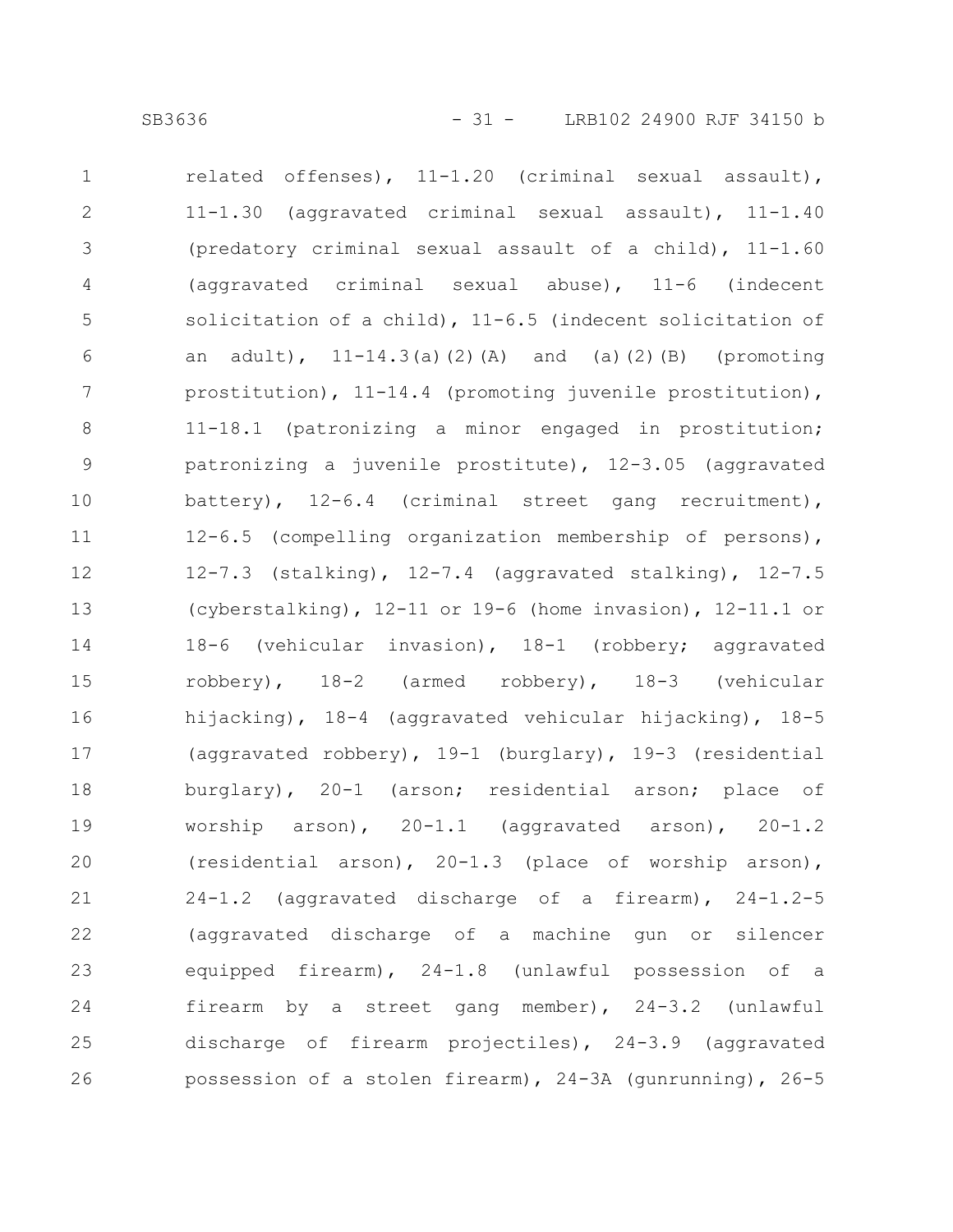or 48-1 (dog-fighting), 29D-14.9 (terrorism), 29D-15 (soliciting support for terrorism), 29D-15.1 (causing a catastrophe), 29D-15.2 (possession of a deadly substance), 29D-20 (making a terrorist threat), 29D-25 (falsely making a terrorist threat), 29D-29.9 (material support for terrorism), 29D-35 (hindering prosecution of terrorism), 31A-1.2 (unauthorized contraband in a penal institution), 33-1 (bribery), 33-3 (official misconduct), 33-3.1 (solicitation misconduct (State government)), 33-3.2 (solicitation misconduct (local government)), 33-8 (legislative misconduct), or 33A-3 (armed violence); 1 2 3 4 5 6 7 8 9 10 11

(2) under the Cannabis Control Act: Sections 5 (manufacture or delivery of cannabis), 5.1 (cannabis trafficking), or 8 (production or possession of cannabis plants), provided the offense either involves more than 500 grams of any substance containing cannabis or involves more than 50 cannabis sativa plants; 12 13 14 15 16 17

(3) under the Illinois Controlled Substances Act: Sections 401 (manufacture or delivery of a controlled substance), 401.1 (controlled substance trafficking), 405 (calculated criminal drug conspiracy), or 405.2 (street gang criminal drug conspiracy); or 18 19 20 21 22

(4) under the Methamphetamine Control and Community Protection Act: Sections 15 (methamphetamine manufacturing), or 55 (methamphetamine delivery). 23 24 25

(f) "Pattern of predicate activity" means: 26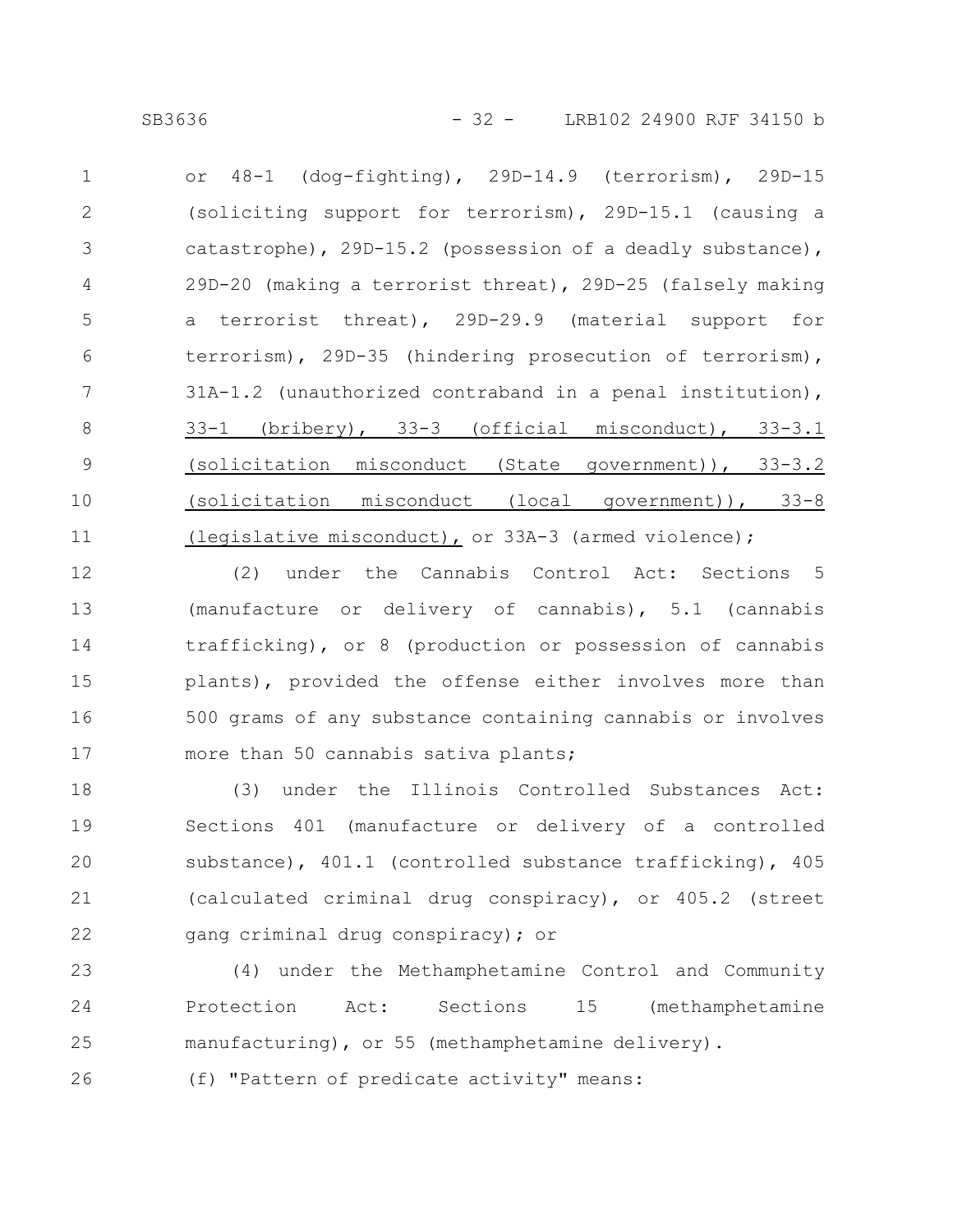SB3636 - 33 - LRB102 24900 RJF 34150 b

(1) at least 3 occurrences of predicate activity that are in some way related to each other and that have continuity between them, and that are separate acts. Acts are related to each other if they are not isolated events, including if they have similar purposes, or results, or participants, or victims, or are committed a similar way, or have other similar distinguishing characteristics, or are part of the affairs of the same enterprise. There is continuity between acts if they are ongoing over a substantial period, or if they are part of the regular way some entity does business or conducts its affairs; and 1 2 3 4 5 6 7 8 9 10 11

(2) which occurs after the effective date of this Article, and the last of which falls within 3 years (excluding any period of imprisonment) after the first occurrence of predicate activity. 12 13 14 15

(g) "Unlawful death" includes the following offenses: under the Code of 1961 or the Criminal Code of 2012: Sections 9-1 (first degree murder) or 9-2 (second degree murder). (Source: P.A. 97-686, eff. 6-11-12; 97-1150, eff. 1-25-13.) 16 17 18 19

Section 30. The Code of Criminal Procedure of 1963 is amended by changing Section 108B-3 as follows: 20 21

(725 ILCS 5/108B-3) (from Ch. 38, par. 108B-3) Sec. 108B-3. Authorization for the interception of private communication. 22 23 24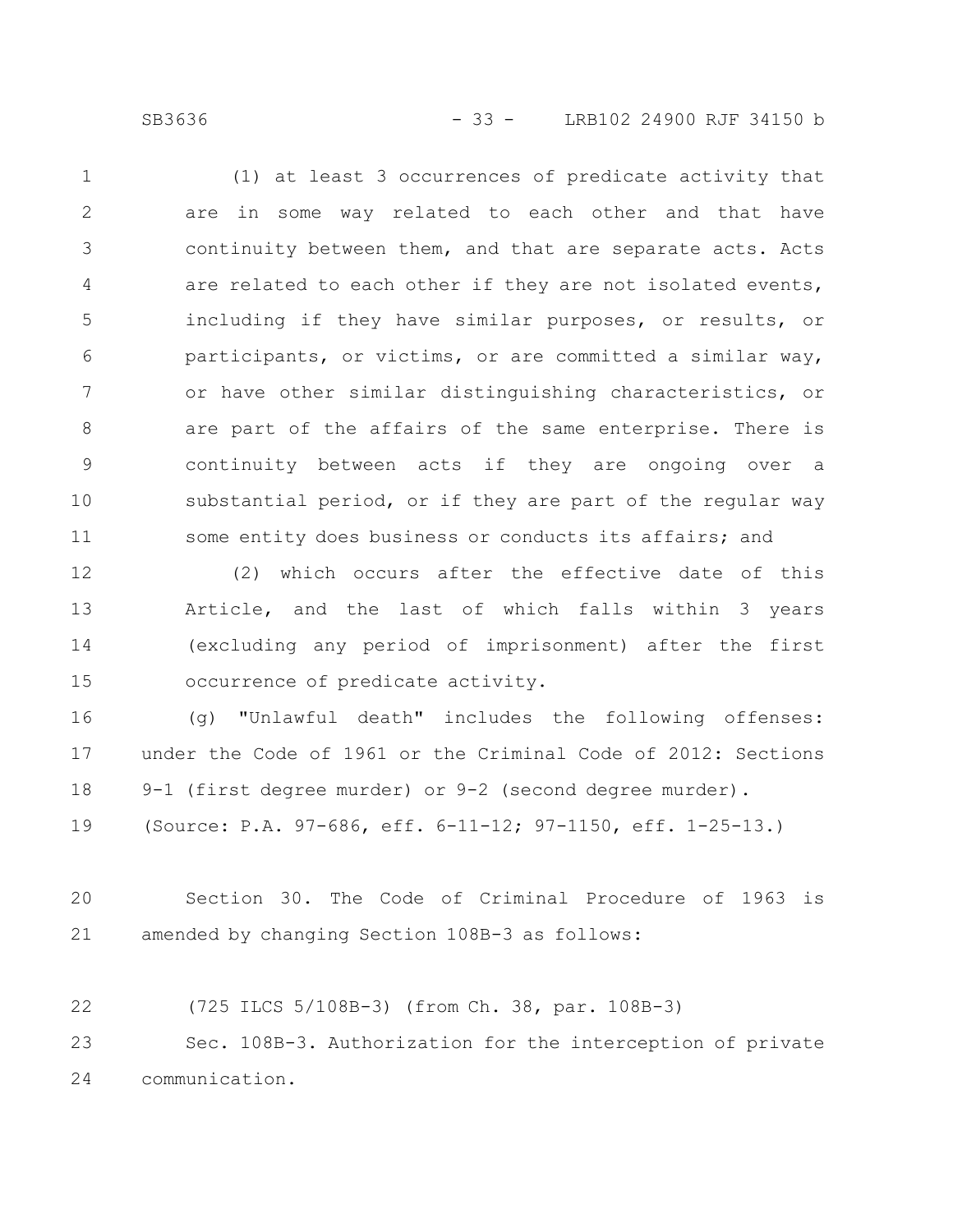(a) The State's Attorney, or a person designated in writing or by law to act for him and to perform his duties during his absence or disability, may authorize, in writing, an ex parte application to the chief judge of a court of competent jurisdiction for an order authorizing the interception of a private communication when no party has consented to the interception and (i) the interception may provide evidence of, or may assist in the apprehension of a person who has committed, is committing or is about to commit, a violation of Section 8-1(b) (solicitation of murder), 8-1.2 (solicitation of murder for hire), 9-1 (first degree murder), 10-9 (involuntary servitude, involuntary sexual servitude of a minor, or trafficking in persons), paragraph  $(1)$ ,  $(2)$ , or  $(3)$ of subsection (a) of Section 11-14.4 (promoting juvenile prostitution), subdivision (a)(2)(A) or (a)(2)(B) of Section 11-14.3 (promoting prostitution), 11-15.1 (soliciting for a minor engaged in prostitution), 11-16 (pandering), 11-17.1 (keeping a place of juvenile prostitution), 11-18.1 (patronizing a minor engaged in prostitution), 11-19.1 (juvenile pimping and aggravated juvenile pimping), or 29B-1 (money laundering) of the Criminal Code of 1961 or the Criminal Code of 2012, Section 401, 401.1 (controlled substance trafficking), 405, 405.1 (criminal drug conspiracy) or 407 of the Illinois Controlled Substances Act or any Section of the Methamphetamine Control and Community Protection Act, a violation of Section 24-2.1, 24-2.2, 24-3, 1 2 3 4 5 6 7 8 9 10 11 12 13 14 15 16 17 18 19 20 21 22 23 24 25 26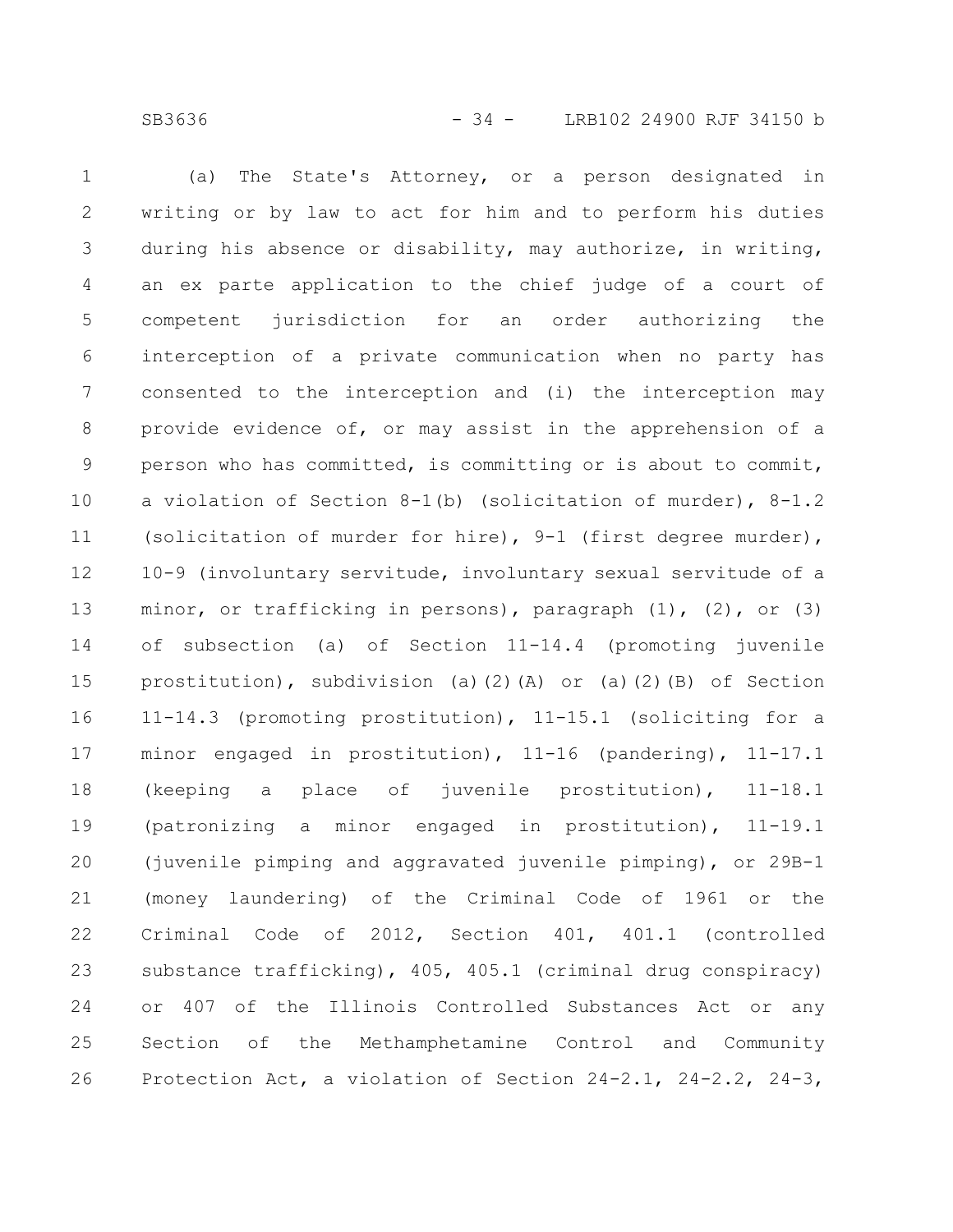SB3636 - 35 - LRB102 24900 RJF 34150 b

24-3.1, 24-3.3, 24-3.4, 24-4, or 24-5 or subsection  $24-1$  (a) (4),  $24-1$  (a) (6),  $24-1$  (a) (7),  $24-1$  (a) (9),  $24-1$  (a) (10), or 24-1(c) of the Criminal Code of 1961 or the Criminal Code of 2012, or an offense listed as predicate activity under subsection (e) of Section 33G-3 of the Criminal Code of 1961 or the Criminal Code of 2012, or conspiracy to commit money laundering or conspiracy to commit first degree murder; (ii) in response to a clear and present danger of imminent death or great bodily harm to persons resulting from: (1) a kidnapping or the holding of a hostage by force or the threat of the imminent use of force; or (2) the occupation by force or the threat of the imminent use of force of any premises, place, vehicle, vessel or aircraft; (iii) to aid an investigation or prosecution of a civil action brought under the Illinois Streetgang Terrorism Omnibus Prevention Act when there is probable cause to believe the interception of the private communication will provide evidence that a streetgang is committing, has committed, or will commit a second or subsequent gang-related offense or that the interception of the private communication will aid in the collection of a judgment entered under that Act; or (iv) upon information and belief that a streetgang has committed, is committing, or is about to commit a felony. 1 2 3 4 5 6 7 8 9 10 11 12 13 14 15 16 17 18 19 20 21 22 23

(b) The State's Attorney or a person designated in writing or by law to act for the State's Attorney and to perform his or her duties during his or her absence or disability, may 24 25 26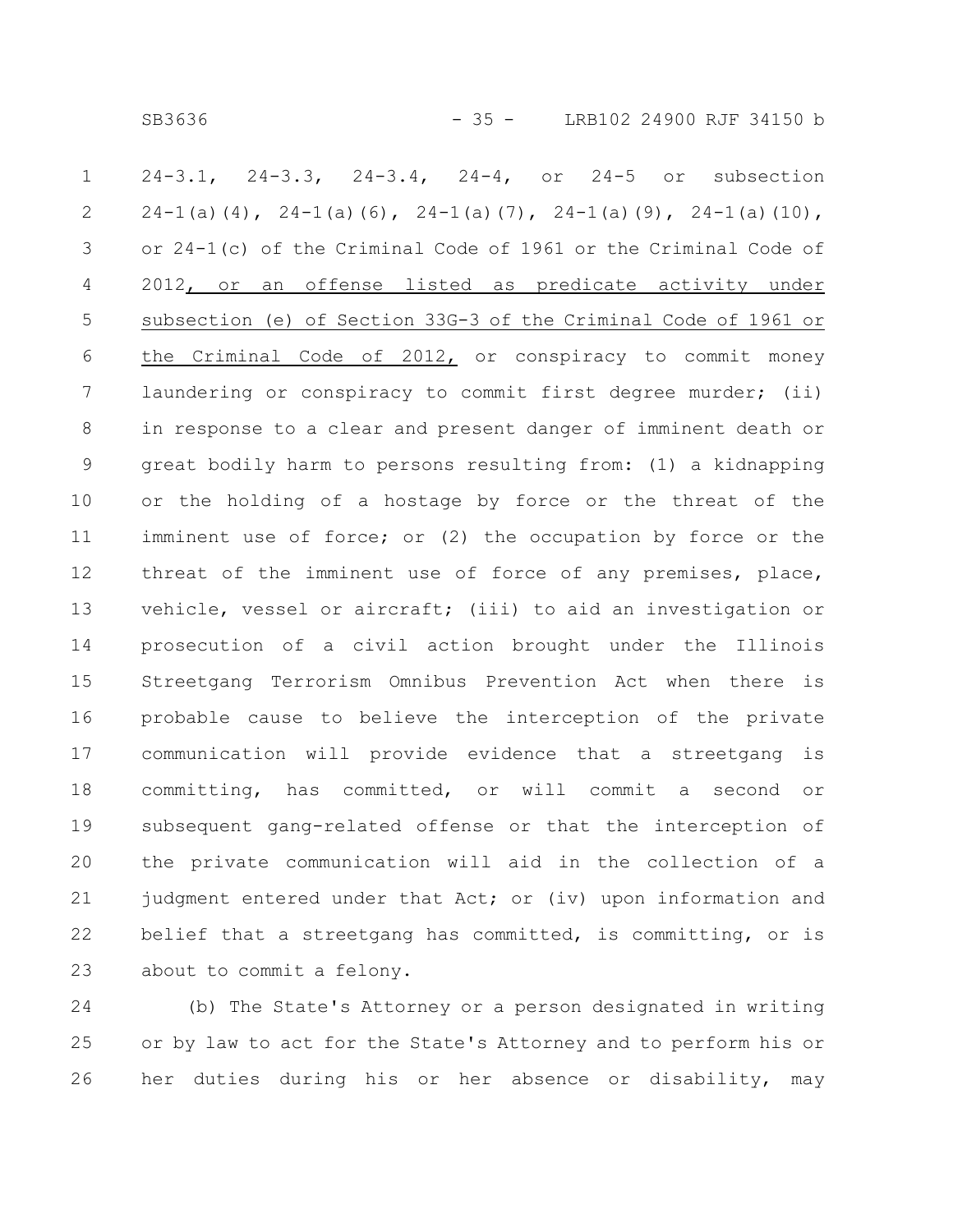authorize, in writing, an ex parte application to the chief judge of a circuit court for an order authorizing the interception of a private communication when no party has consented to the interception and the interception may provide evidence of, or may assist in the apprehension of a person who has committed, is committing or is about to commit, a violation of an offense under Article 29D of the Criminal Code of 1961 or the Criminal Code of 2012. 1 2 3 4 5 6 7 8

(b-1) Subsection (b) is inoperative on and after January 1, 2005. 9 10

(b-2) No conversations recorded or monitored pursuant to subsection (b) shall be made inadmissible in a court of law by virtue of subsection (b-1). 11 12 13

(c) As used in this Section, "streetgang" and "gang-related" have the meanings ascribed to them in Section 10 of the Illinois Streetgang Terrorism Omnibus Prevention Act. 14 15 16 17

(Source: P.A. 96-710, eff. 1-1-10; 96-1464, eff. 8-20-10; 97-897, eff. 1-1-13; 97-1150, eff. 1-25-13.) 18 19

Section 35. The Statewide Grand Jury Act is amended by changing Sections 2, 3, and 4 as follows: 20 21

(725 ILCS 215/2) (from Ch. 38, par. 1702) 22

Sec. 2. (a) County grand juries and State's Attorneys have always had and shall continue to have primary responsibility 23 24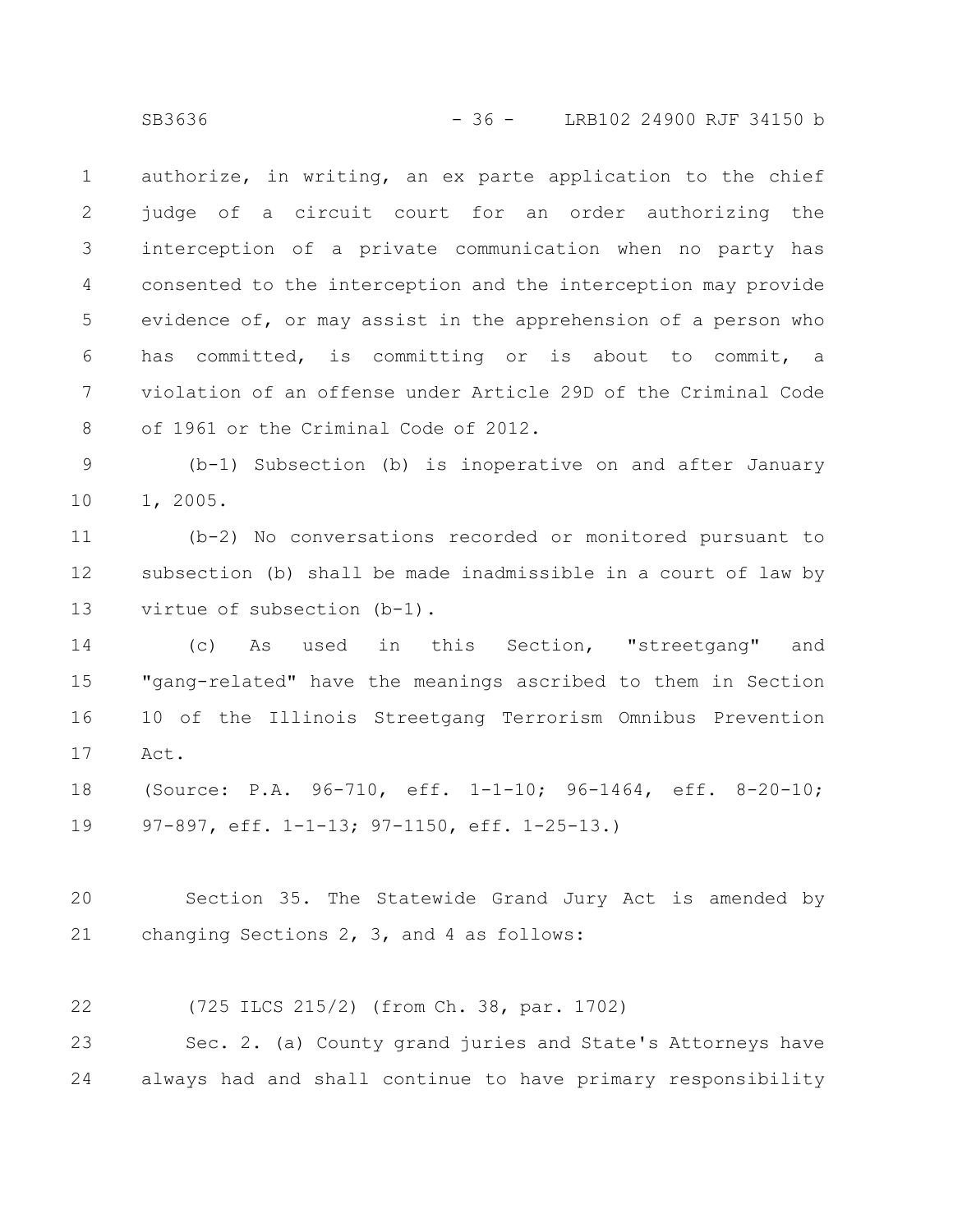for investigating, indicting, and prosecuting persons who violate the criminal laws of the State of Illinois. However, in recent years organized terrorist activity directed against innocent civilians, and certain criminal enterprises, and public corruption have developed that require investigation, indictment, and prosecution on a statewide or multicounty level. The criminal enterprises exist as a result of the allure of profitability present in narcotic activity, public corruption, the unlawful sale and transfer of firearms, and streetgang related felonies and organized terrorist activity is supported by the contribution of money and expert assistance from geographically diverse sources. In order to shut off the life blood of terrorism and weaken or eliminate the criminal enterprises, assets, and property used to further these offenses must be frozen, and any profit must be removed. State statutes exist that can accomplish that goal. Among them are the offense of money laundering, violations of Articles Article 29D, 33, and 33E of the Criminal Code of 1961 or the Criminal Code of 2012, the Narcotics Profit Forfeiture Act, and gunrunning. Local prosecutors need investigative personnel and specialized training to attack and eliminate these profits. In light of the transitory and complex nature of conduct that constitutes these criminal activities, the many diverse property interests that may be used, acquired directly or indirectly as a result of these criminal activities, and the many places that illegally obtained property may be 1 2 3 4 5 6 7 8 9 10 11 12 13 14 15 16 17 18 19 20 21 22 23 24 25 26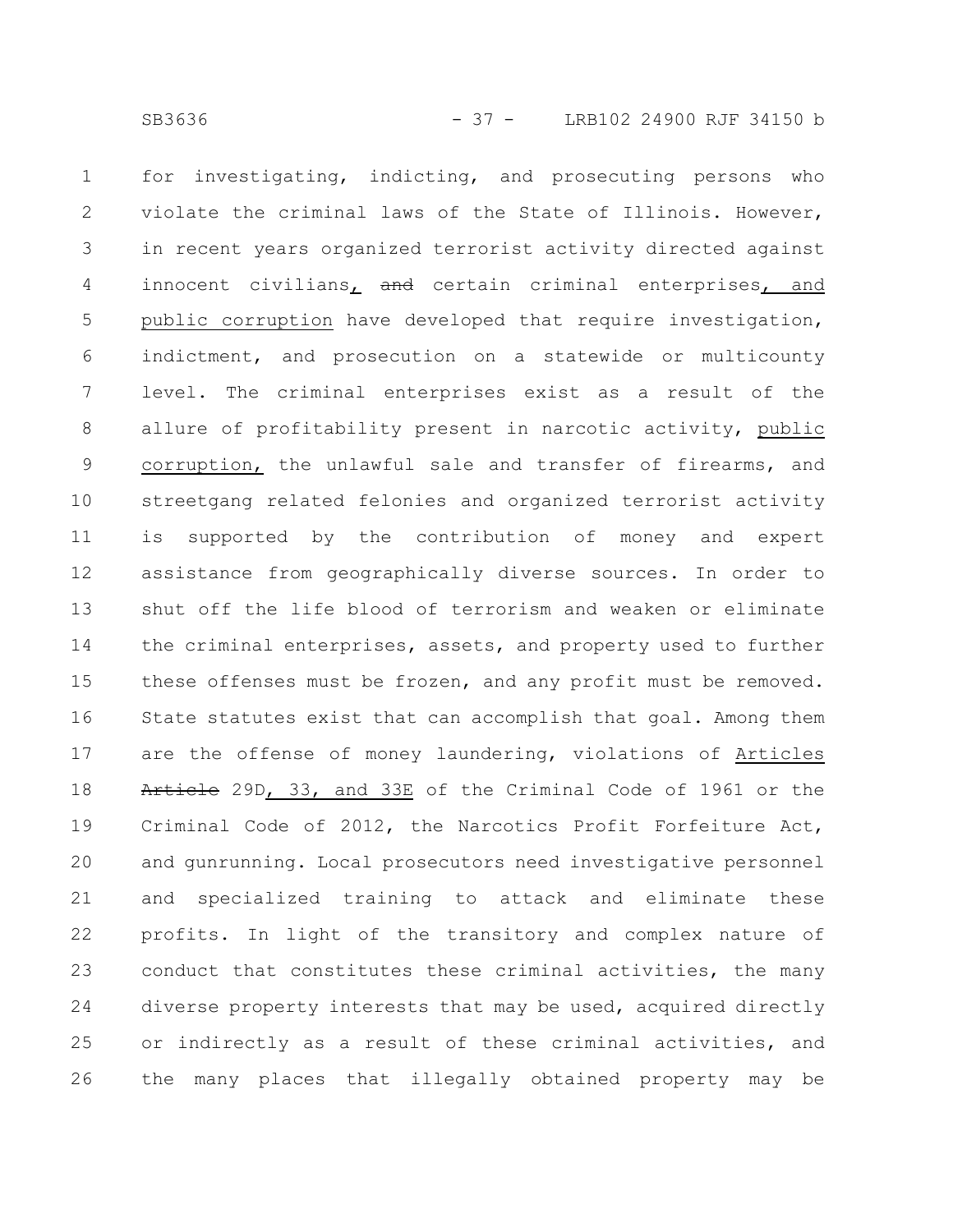located, it is the purpose of this Act to create a limited, multicounty Statewide Grand Jury with authority to investigate, indict, and prosecute: narcotic activity, including cannabis and controlled substance trafficking, narcotics racketeering, money laundering, violations of the Cannabis and Controlled Substances Tax Act, and violations of Articles Article 29D, 33, and 33E of the Criminal Code of 1961 or the Criminal Code of 2012; public corruption crimes; the unlawful sale and transfer of firearms; gunrunning; and streetgang related felonies. 1 2 3 4 5 6 7 8 9 10

(b) A Statewide Grand Jury may also investigate, indict, and prosecute violations facilitated by the use of a computer of any of the following offenses: indecent solicitation of a child, sexual exploitation of a child, soliciting for a juvenile prostitute, keeping a place of juvenile prostitution, juvenile pimping, child pornography, aggravated child pornography, or promoting juvenile prostitution except as described in subdivision (a)(4) of Section 11-14.4 of the Criminal Code of 1961 or the Criminal Code of 2012. 11 12 13 14 15 16 17 18 19

(Source: P.A. 101-593, eff. 12-4-19.) 20

(725 ILCS 215/3) (from Ch. 38, par. 1703) 21

Sec. 3. Written application for the appointment of a Circuit Judge to convene and preside over a Statewide Grand Jury, with jurisdiction extending throughout the State, shall be made to the Chief Justice of the Supreme Court. Upon such 22 23 24 25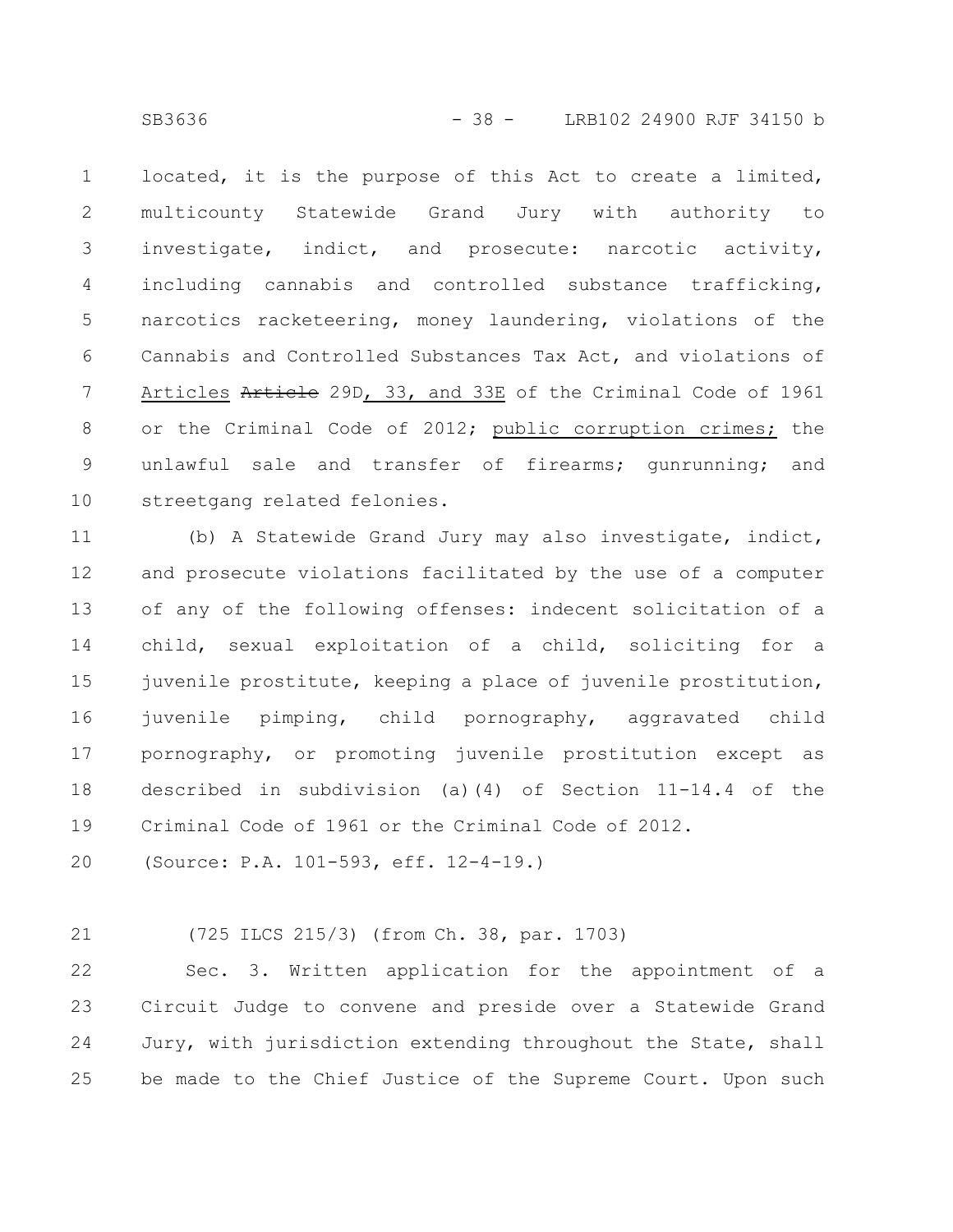written application, the Chief Justice of the Supreme Court shall appoint a Circuit Judge from the circuit where the Statewide Grand Jury is being sought to be convened, who shall make a determination that the convening of a Statewide Grand Jury is necessary. 1 2 3 4 5

In such application the Attorney General shall state that the convening of a Statewide Grand Jury is necessary because of an alleged offense or offenses set forth in this Section involving more than one county of the State and identifying any such offense alleged; and 6 7 8 9 10

(a) that he or she believes that the grand jury function for the investigation and indictment of the offense or offenses cannot effectively be performed by a county grand jury together with the reasons for such belief, and 11 12 13 14 15

(b)(1) that each State's Attorney with jurisdiction over an offense or offenses to be investigated has consented to the impaneling of the Statewide Grand Jury, or 16 17 18 19

(2) if one or more of the State's Attorneys having jurisdiction over an offense or offenses to be investigated fails to consent to the impaneling of the Statewide Grand Jury, the Attorney General shall set forth good cause for impaneling the Statewide Grand Jury. 20 21 22 23 24

If the Circuit Judge determines that the convening of a Statewide Grand Jury is necessary, he or she shall convene and 25 26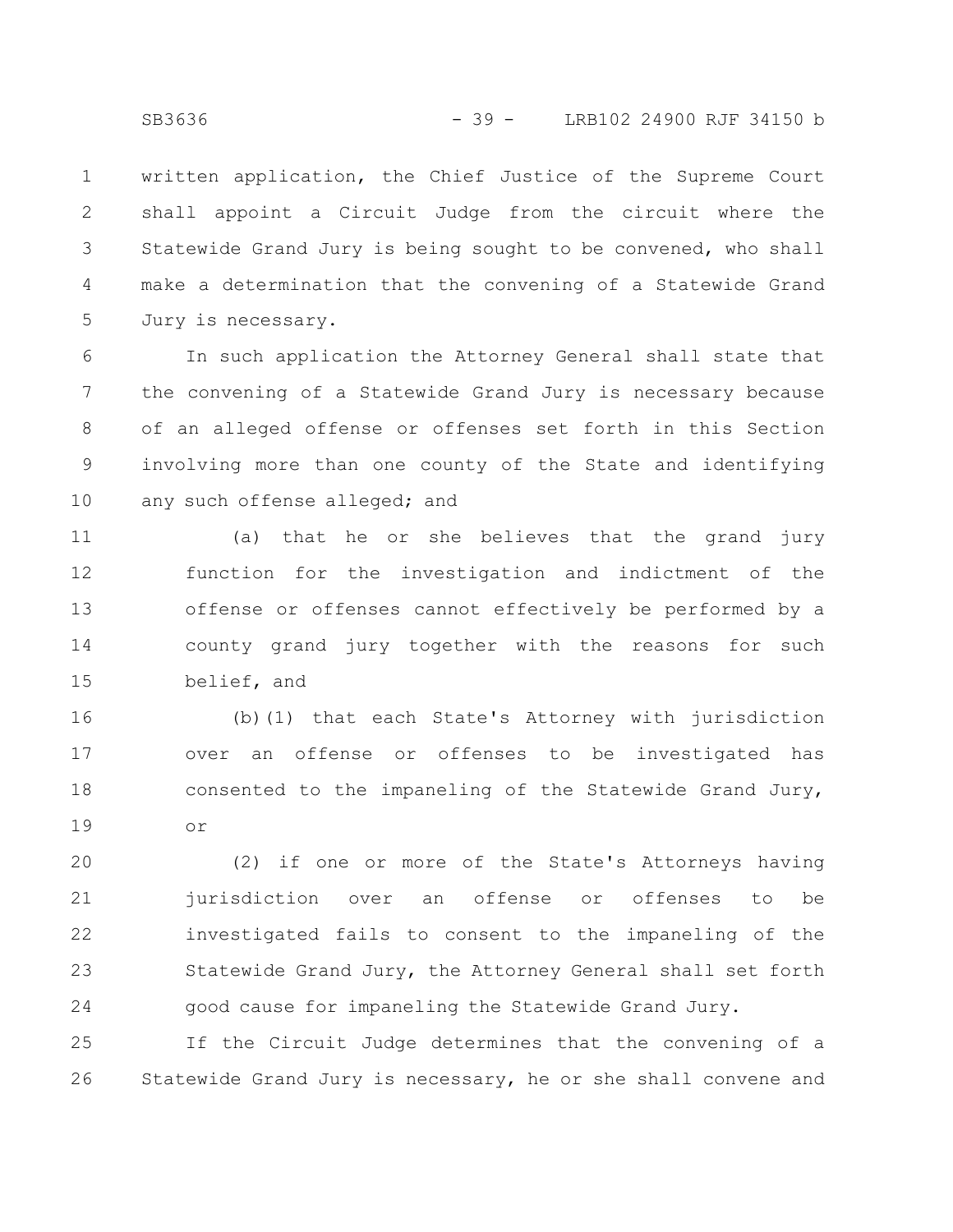impanel the Statewide Grand Jury with jurisdiction extending throughout the State to investigate and return indictments: 1 2

(a) For violations of any of the following or for any other criminal offense committed in the course of violating any of the following: Article 29D of the Criminal Code of 1961 or the Criminal Code of 2012, the Illinois Controlled Substances Act, the Cannabis Control Act, the Methamphetamine Control and Community Protection Act, or the Narcotics Profit Forfeiture Act; a streetgang related felony offense; Section 24-2.1, 24-2.2, 24-3, 24-3A, 24-3.1, 24-3.3, 24-3.4, 24-4, or 24-5 or subsection 24-1(a)(4), 24-1(a)(6), 24-1(a)(7), 24-1(a)(9),  $24-1$ (a)(10), or  $24-1$ (c) of the Criminal Code of 1961 or the Criminal Code of 2012; or a money laundering offense; provided that the violation or offense involves acts occurring in more than one county of this State; and 3 4 5 6 7 8 9 10 11 12 13 14 15 16

(a-5) For violations facilitated by the use of a computer, including the use of the Internet, the World Wide Web, electronic mail, message board, newsgroup, or any other commercial or noncommercial on-line service, of any of the following offenses: indecent solicitation of a child, sexual exploitation of a child, soliciting for a juvenile prostitute, keeping a place of juvenile prostitution, juvenile pimping, child pornography, aggravated child pornography, or promoting juvenile prostitution except as described in subdivision (a)(4) of 17 18 19 20 21 22 23 24 25 26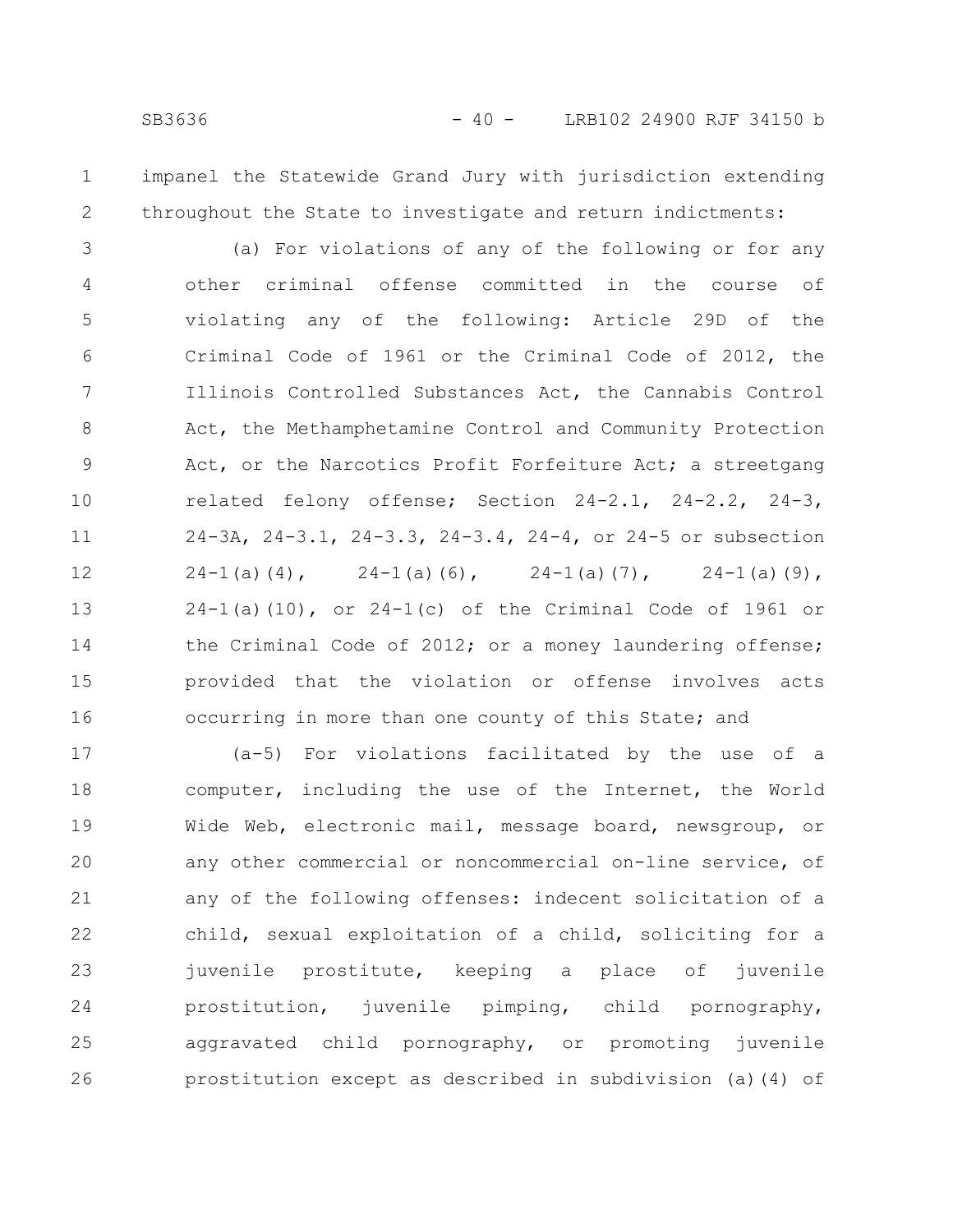SB3636 - 41 - LRB102 24900 RJF 34150 b

Section 11-14.4 of the Criminal Code of 1961 or the Criminal Code of 2012; and 1 2

(a-6) For violations of offenses involving the corruption of a public official, including theft, fraud, extortion or a violation of Article 33 or 33E of the Criminal Code of 1961 or the Criminal Code of 2012; and 3 4 5 6

(b) For the offenses of perjury, subornation of perjury, communicating with jurors and witnesses, and harassment of jurors and witnesses, as they relate to matters before the Statewide Grand Jury. 7 8 9 10

"Streetgang related" has the meaning ascribed to it in Section 10 of the Illinois Streetgang Terrorism Omnibus Prevention Act. 11 12 13

Upon written application by the Attorney General for the convening of an additional Statewide Grand Jury, the Chief Justice of the Supreme Court shall appoint a Circuit Judge from the circuit for which the additional Statewide Grand Jury is sought. The Circuit Judge shall determine the necessity for an additional Statewide Grand Jury in accordance with the provisions of this Section. No more than 2 Statewide Grand Juries may be empaneled at any time. 14 15 16 17 18 19 20 21

(Source: P.A. 101-593, eff. 12-4-19.) 22

(725 ILCS 215/4) (from Ch. 38, par. 1704) 23

Sec. 4. (a) The presiding judge of the Statewide Grand Jury will receive recommendations from the Attorney General as 24 25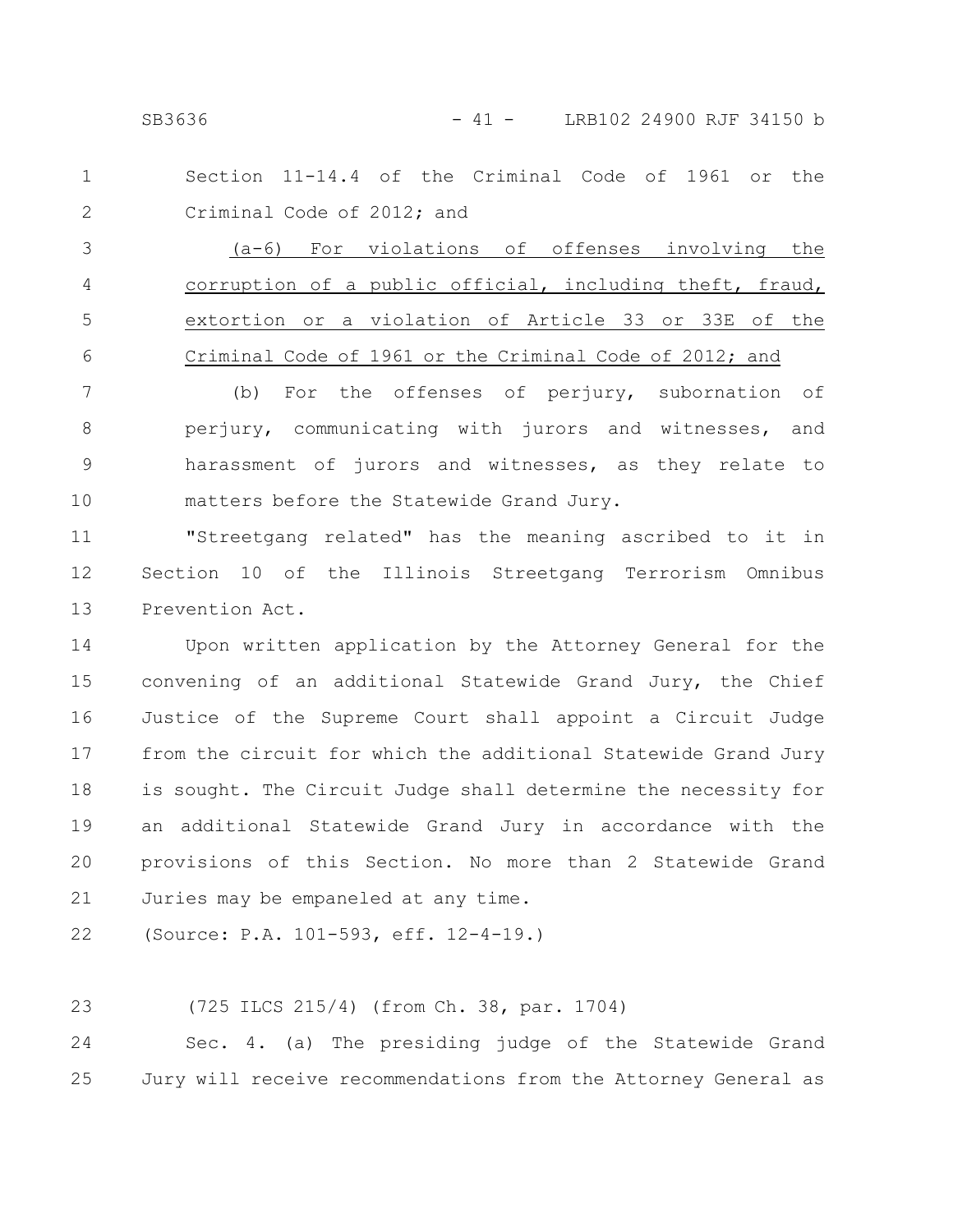to the county in which the Grand Jury will sit. Prior to making the recommendations, the Attorney General shall obtain the permission of the local State's Attorney to use his or her county for the site of the Statewide Grand Jury. Upon receiving the Attorney General's recommendations, the presiding judge will choose one of those recommended locations as the site where the Grand Jury shall sit. 1 2 3 4 5 6 7

Any indictment by a Statewide Grand Jury shall be returned to the Circuit Judge presiding over the Statewide Grand Jury and shall include a finding as to the county or counties in which the alleged offense was committed. Thereupon, the judge shall, by order, designate the county of venue for the purpose of trial. The judge may also, by order, direct the consolidation of an indictment returned by a county grand jury with an indictment returned by the Statewide Grand Jury and set venue for trial. 8 9 10 11 12 13 14 15 16

(b) Venue for purposes of trial for the offense of narcotics racketeering shall be proper in any county where: 17 18

(1) Cannabis or a controlled substance which is the basis for the charge of narcotics racketeering was used; acquired; transferred or distributed to, from or through; or any county where any act was performed to further the use; acquisition, transfer or distribution of said cannabis or controlled substance; or 19 20 21 22 23 24

(2) Any money, property, property interest, or any other asset generated by narcotics activities was 25 26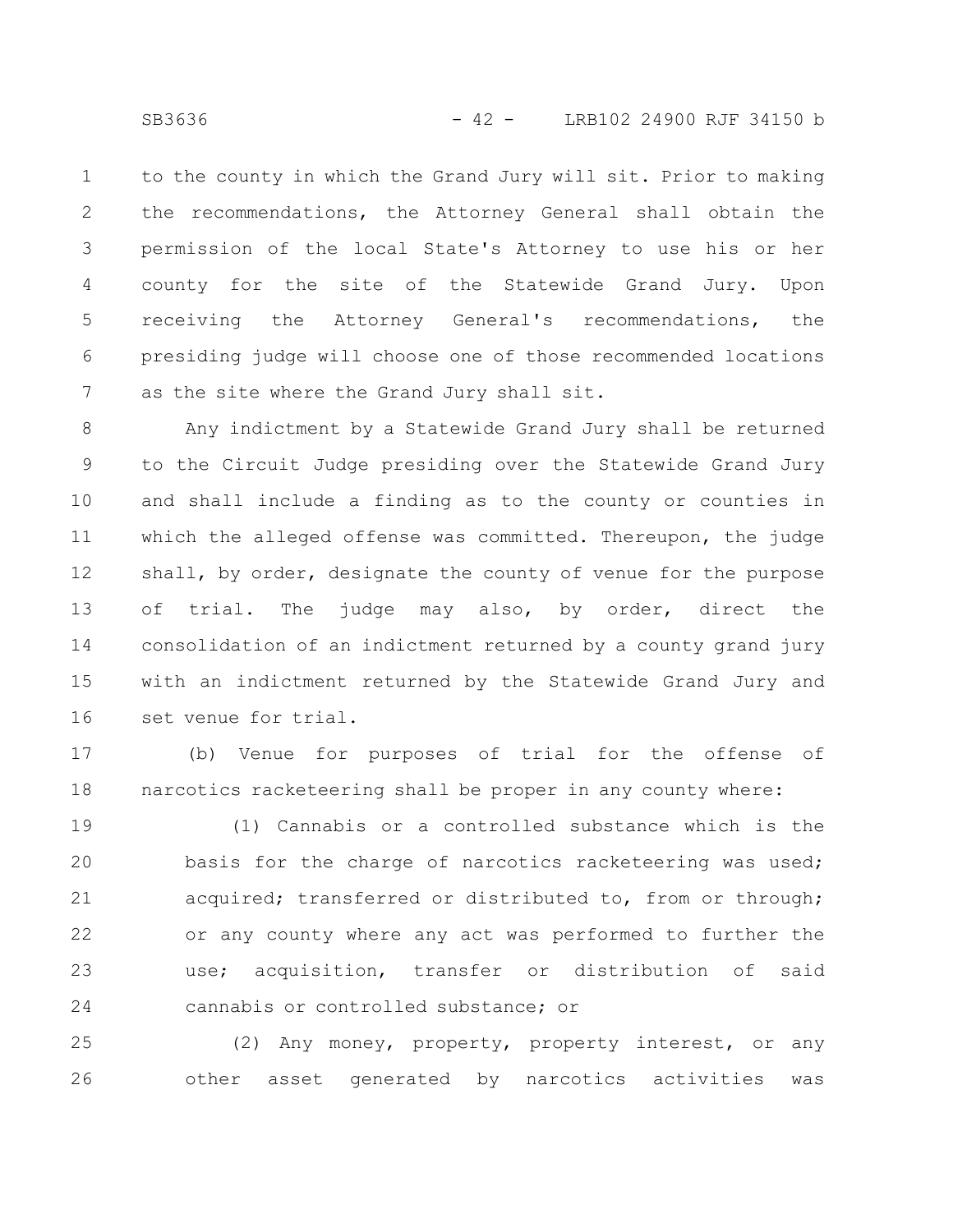acquired, used, sold, transferred or distributed to, from or through; or, 1 2

(3) Any enterprise interest obtained as a result of narcotics racketeering was acquired, used, transferred or distributed to, from or through, or where any activity was conducted by the enterprise or any conduct to further the interests of such an enterprise. 3 4 5 6 7

(c) Venue for purposes of trial for the offense of money laundering shall be proper in any county where any part of a financial transaction in criminally derived property took place, or in any county where any money or monetary interest which is the basis for the offense, was acquired, used, sold, transferred or distributed to, from, or through. 8 9 10 11 12 13

(d) A person who commits the offense of cannabis trafficking or controlled substance trafficking may be tried in any county. 14 15 16

(e) Venue for purposes of trial for any violation of Article 29D of the Criminal Code of 1961 or the Criminal Code of 2012 may be in the county in which an act of terrorism occurs, the county in which material support or resources are provided or solicited, the county in which criminal assistance is rendered, or any county in which any act in furtherance of any violation of Article 29D of the Criminal Code of 1961 or the Criminal Code of 2012 occurs. 17 18 19 20 21 22 23 24

(f) Venue for purposes of trial for any offense involving the corruption of a public official may be in any county in 25 26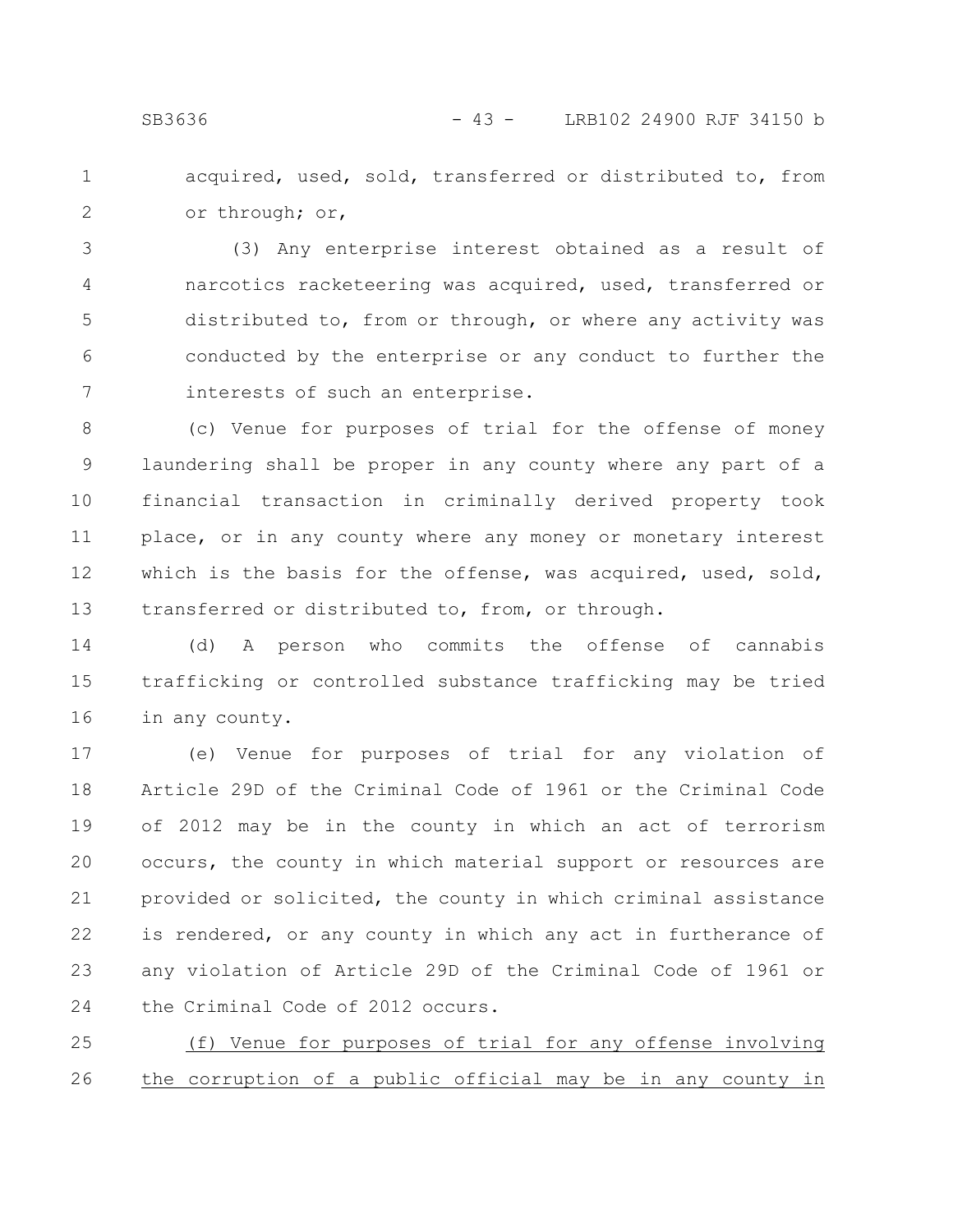SB3636 - 44 - LRB102 24900 RJF 34150 b

- which any portion of the offense occurred. 1
- (Source: P.A. 97-1150, eff. 1-25-13.) 2
- Section 99. Effective date. This Act takes effect upon becoming law. 3 4